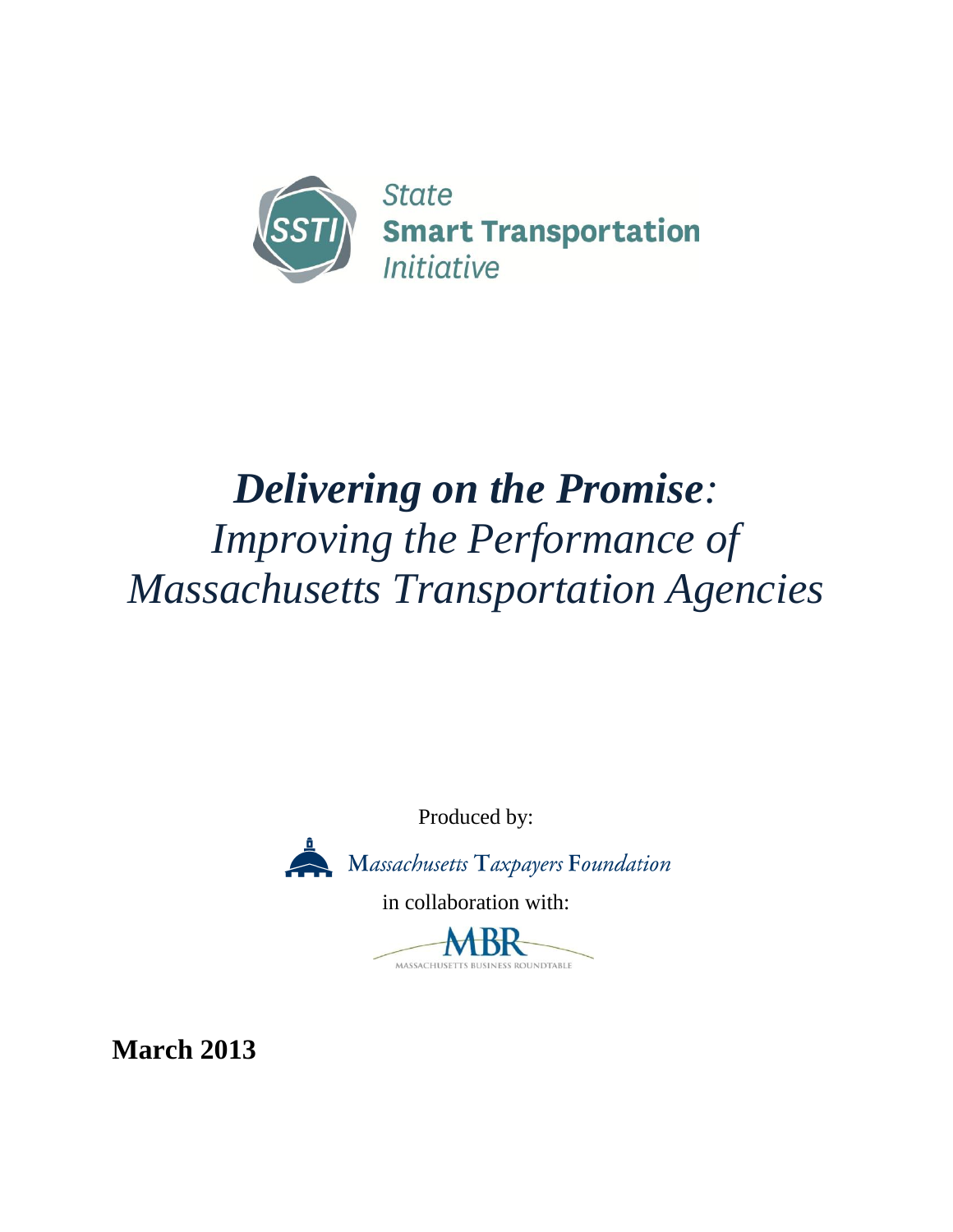

The State Smart Transportation Initiative promotes transportation practices that advance environmental sustainability and equitable economic development, while maintaining high standards of governmental efficiency and transparency.

SSTI, housed at the University of Wisconsin, operates in three ways:

- As a community of practice, where participating agencies can learn together and share experiences as they implement innovative smart transportation policies.
- As a source of direct technical assistance to the agencies on transformative and replicable smart transportation reform efforts.
- As a resource to the wider transportation community, including local, state, and federal agencies.

SSTI members include 19 state departments of transportation: Arizona, California, Colorado, Delaware, Illinois, Iowa, Kansas, Massachusetts, Maryland, Michigan, Oregon, New Hampshire, New York, North Carolina, Pennsylvania, Rhode Island, Tennessee, Vermont, and Washington. These states differ in many respects but share a commitment to rethinking policies and processes to produce better outcomes.

# Massachusetts Taxpayers Foundation

The Massachusetts Taxpayers Foundation is a nationally recognized, independent, nonprofit research organization whose purpose is to promote the most effective use of tax dollars, improve the operations of state and local governments, and foster positive economic policies. The Foundation's extensive track record of high quality research and analysis has earned it a reputation for objectivity and credibility among legislators, policymakers, the media, and interest groups of all kinds. Over the past 15 years the Foundation has won 16 national awards for its work on health care access and costs, transportation reform, business costs, capital spending, state finances, MBTA restructuring, state government reform, and municipal health reform.



The Massachusetts Business Roundtable is a member-driven, public policy organization comprised of CEOs and top executives representing many of the state's largest employers. MBR's members employ 250,000 people in a wide array of industry sectors across the state. Its mission is to strengthen the state's long-term economic vitality with the goal to make Massachusetts a highly desirable place to do business. MBR is working with leaders in industry, government and higher education to advance the development of sound public policy in areas including transportation, health care cost containment, STEM education and fiscal policy. To learn more about the organization's programs, policy work and its competitiveness agenda for 2013, please visit online at [www.maroundtable.com.](http://www.maroundtable.com/)

*Funding for this report was provided by the Barr Foundation.*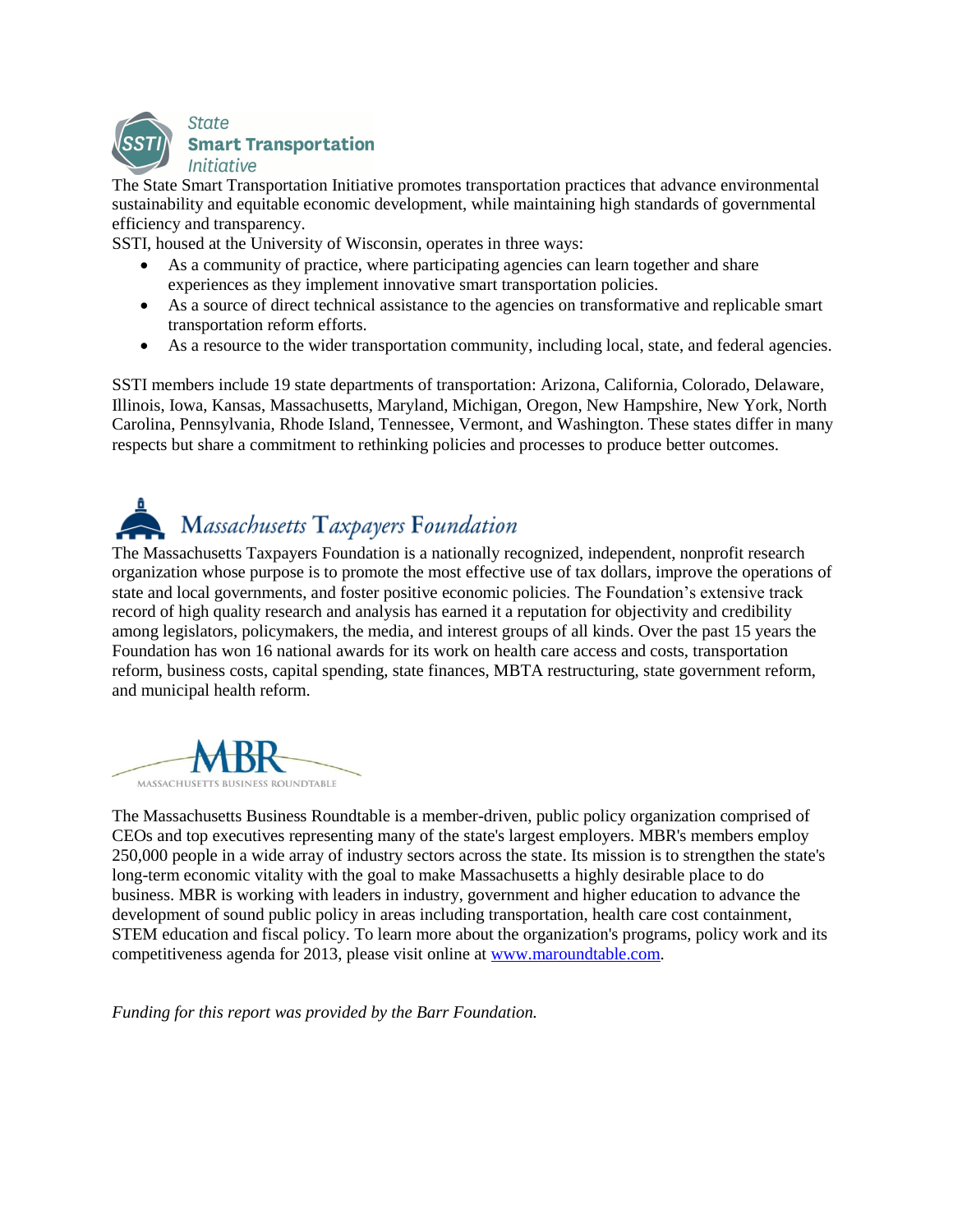# **Delivering on the Promise:** *Improving the Performance of Massachusetts Transportation Agencies*

This report, which was produced by the Massachusetts Taxpayers Foundation (MTF) in collaboration with the Massachusetts Business Roundtable (MBR), reviews progress by the Massachusetts Department of Transportation (MassDOT) in achieving reforms called for in the Transportation Reform Act of 2009, and makes additional recommendations based in part on best practices used by transportation agencies in other states. With funding from the Barr Foundation, MTF contracted with State Smart Transportation Initiative (SSTI) to conduct the review and to make findings and recommendations.

In addition to reviewing extensive documents and other materials, SSTI sent a team of experts(listed on page 10), two of whom have served as secretaries of transportation in their home states, to Massachusetts to meet with key staff at MassDOT. SSTI interviewed three dozen stakeholders, business leaders, and others to develop the findings and recommendations contained in this report. (See the appendices for a full list of interviewees and materials reviewed by SSTI.)

While MassDOT, which is an SSTI member, reviewed drafts and offered helpful suggestions, the agency had no control over the report's findings or recommendations.

After participating in the SSTI evaluation and reviewing the SSTI team's report, as well as conferring with study participants, MTF and MBR offer the following overview of recommendations to MassDOT and its stakeholders. SSTI's recommendations are summarized in the accompanying table on page 5 and in the body of the report.

We would like to recognize the important contributions of Stephanie Pollack, Associate Director of the Dukakis Center at Northeastern University, and writer and editor Phil Primack, who is a consultant to the Barr Foundation.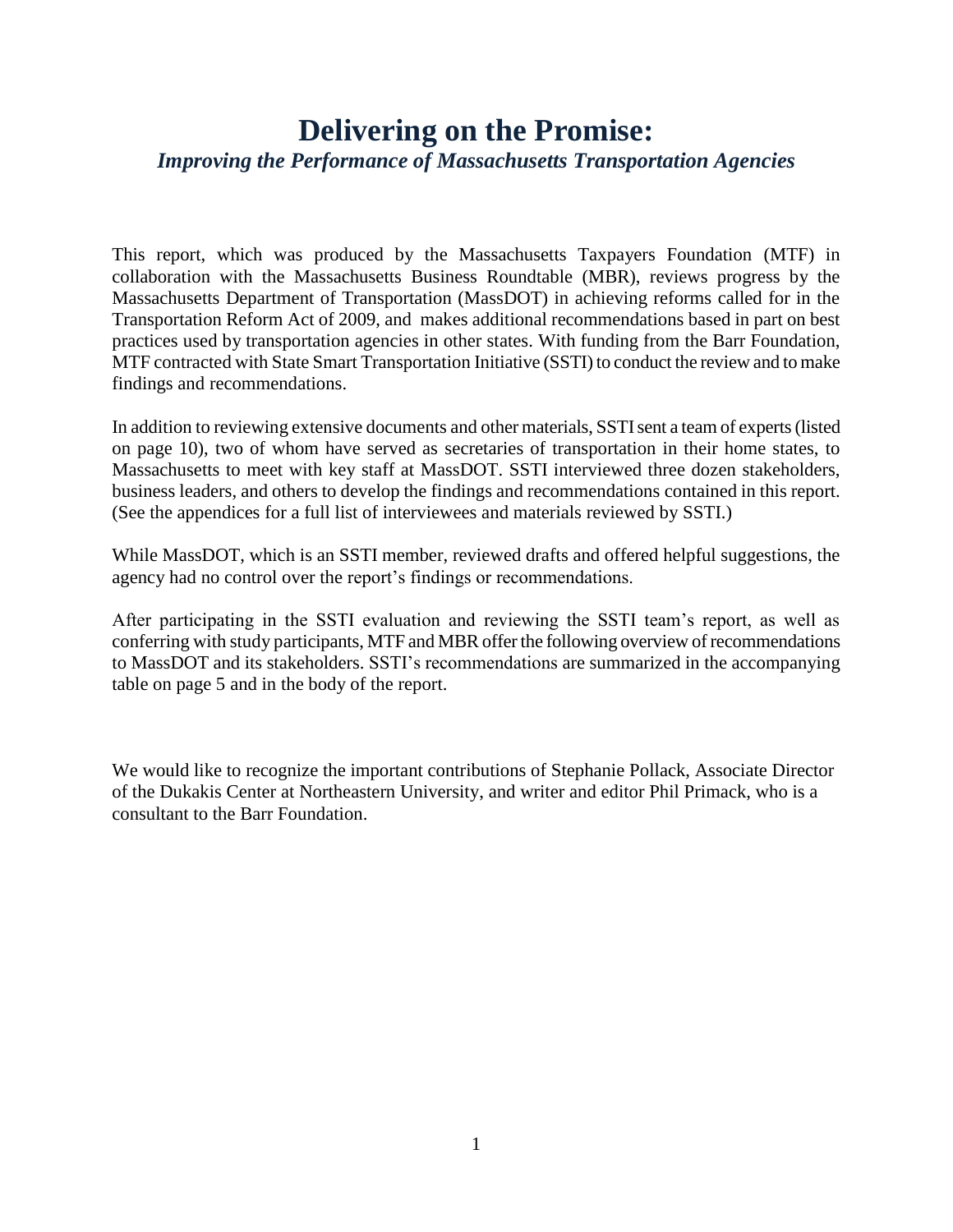# **Overview of Recommendations**

Massachusetts transportation agencies lack sufficient revenue to fulfill their critical role in advancing the Commonwealth's economy. Beacon Hill recognizes that reality, but as lawmakers consider proposals to fund the Massachusetts transportation system, they and the public alike correctly want to know that revenues going to transportation agencies are and will be well spent. This report examines the Massachusetts Department of Transportation's progress in achieving reforms called for in the Transportation Reform Act of 2009, including heightened customer focus, better internal and external communications, streamlined operations and project planning and delivery (including development and tracking of performance metrics), and changes in organizational culture. It also assesses the agency's performance against best practices that have been implemented in recent years by some of the nation's most forward-thinking state transportation agencies.

In this review, State Smart Transportation Initiative (SSTI) found that MassDOT has achieved important progress in delivering on the promise of improved performance. MassDOT has made major advances toward integrating a formerly disjointed transportation bureaucracy into a single, better managed agency. But much work remains in order to complete all of the reforms called for in 2009 and to implement additional and equally important performance improvements at both MassDOT and the state's Regional Transit Authorities. SSTI makes fourteen recommendations to assist MassDOT's ongoing efforts to become one of the top transportation agencies in the country, with the governance and management structures needed to support a modern transportation system. The kinds of recommendations made in this report are required not only because Massachusetts taxpayers and transportation system users deserve nothing less than the best, but because federal transportation funding is becoming increasingly tied to performance metrics. One critical goal of ongoing and enhanced efforts to improve MassDOT's performance must be to ensure that the Commonwealth is well positioned as it competes for federal dollars with other states that have adopted best practices, from accountability and transparency to criteria-based project selection and management.

The 2009 law represented a major step forward for the Commonwealth. It consolidated several transportation agencies into MassDOT and triggered other actions that have led to improved management of the state's transportation system. Due to the foresight and hard work of the administration, the Legislature, transportation officials and employees, and other stakeholders, much has been accomplished. A culture of innovation unimaginable just five years ago is now beginning to take hold. Policy makers and the public increasingly recognize the centrality of transportation to the Commonwealth's economic and environmental future.

Organizational change can be very challenging, especially for an agency such as MassDOT which was created just three years ago and has since had to merge the day-to-day operations of multiple agencies while maintaining and trying to improve an aging statewide system. And it has had to do so under severe fiscal constraints. The Transportation Reform Act of 2009 did not provide a long-term financial solution, instead stressing "reform before revenues." This report is not intended to propose or evaluate revenue solutions, but it is important to note that in Massachusetts and most other states even the most successful streamlining and other reform efforts will fall far short of generating sufficient savings to meet identified revenue needs.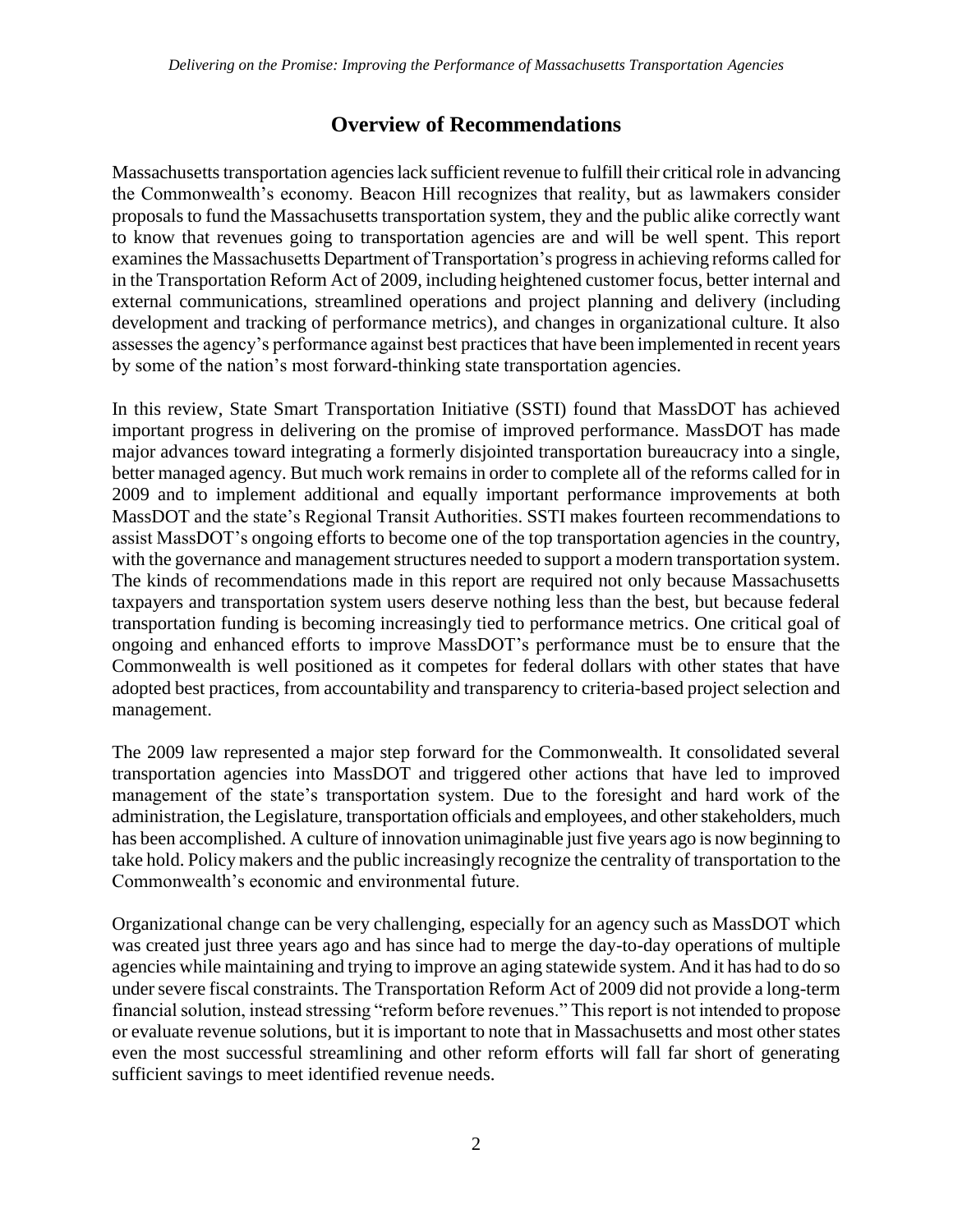This report presents important observations made by SSTI's expert team and then makes a series of recommendations. Some focus on completing the unfinished work of the 2009 reform legislation while others would move MassDOT in new directions. The SSTI team found significant accomplishment in some areas but lagging performance in others. SSTI also identified improvements beyond those called for in 2009 that could provide the Commonwealth with the tools needed to deliver more fully on the promise of making MassDOT one of the finest integrated state transportation departments in the country.

The table on page 5 offers a summary of SSTI's findings and recommendations, which are discussed in more detail later in this report. These recommendations generally fall into three categories:

#### *MassDOT must select projects carefully and complete them on time and on budget.*

- MassDOT should establish policy and investment priorities and enact measures to ensure their implementation.
- The MassDOT Board should become the primary forum for transportation policy-making in Massachusetts.
- MassDOT needs a comprehensive investment program that lays out in one place its plans to meet the state's needs and to enhance system performance and identifies how much funding is necessary to do so.
- In order to focus limited resources on the most viable and important projects, MassDOT should review its current list of projects to determine which deserve priority and which cannot or should not be implemented.

### *MassDOT should improve how it assesses and reports on transportation needs, project delivery and outcomes.*

- MassDOT and stakeholders need better data to measure both progress and problems with respect to the agency as a whole and to specific projects. MassDOT should continue to develop its project information system in order to enable easier and timelier access to such information about performance.
- Since system preservation remains MassDOT's primary focus, the agency should accelerate the development of an asset management system to provide a strong foundation to help identify agency-wide transportation infrastructure needs.

**SSTI Priority Recommendations** MassDOT should continue its development of a project information system to allow for easy and timely access to project information. This system should provide an early warning system for delayed projects. In order to better respond to modern system-preservation demands, MassDOT should implement an agency-wide asset management system that maximizes the life of assets.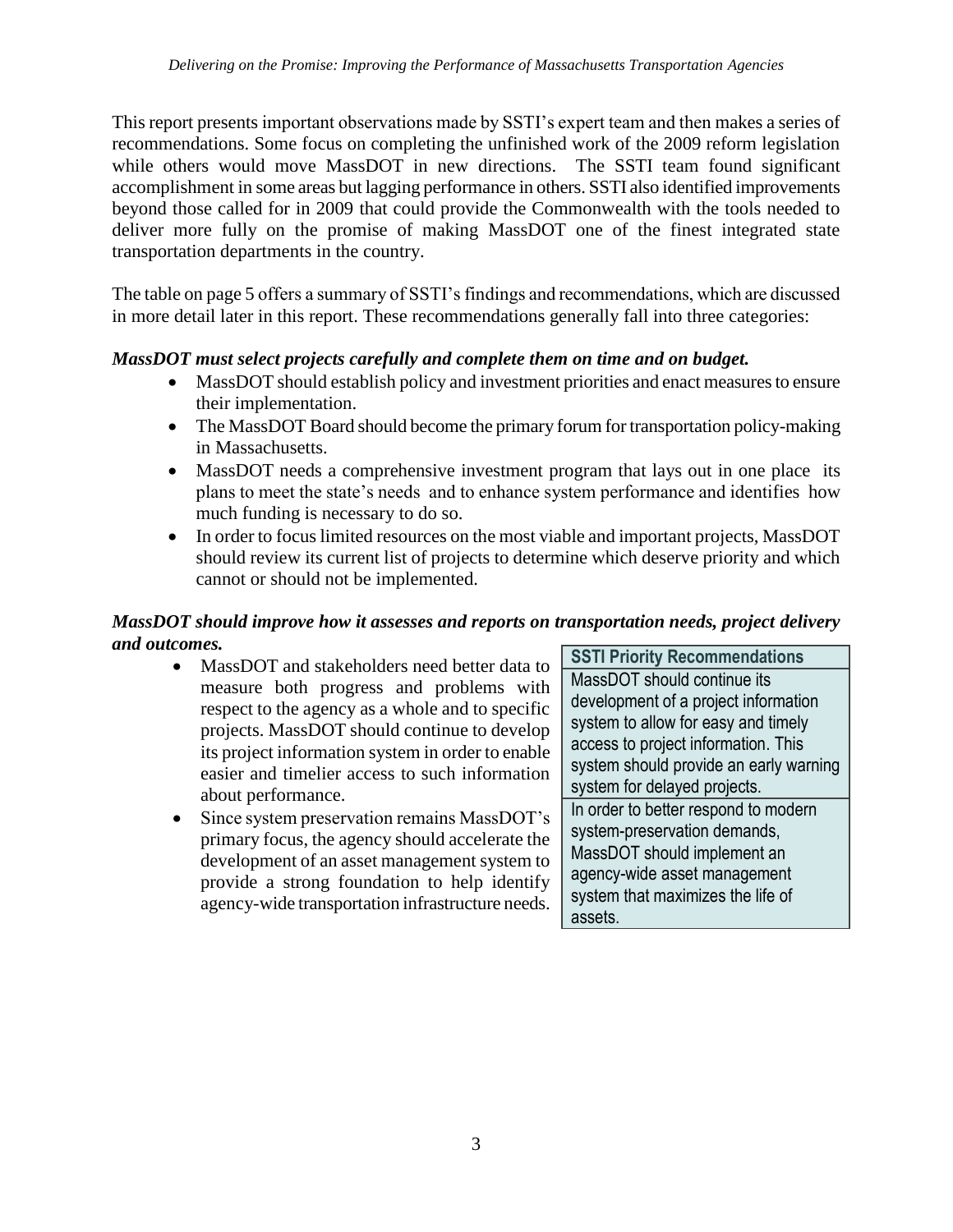#### *MassDOT needs greater transparency and improved communications.*

- To build greater credibility with system users and funders, MassDOT needs to adopt additional strategies to better communicate and present information about projects and other activities. **SSTI Priority Recommendation**
- MassDOT must develop and provide performance measures that can be easily understood by policy makers and the public alike.

| <b>UUTE HUIRY INGUUHHIGHUALIUH</b>                  |
|-----------------------------------------------------|
| MassDOT should complete its work in adopting a      |
| performance-oriented management approach, based on  |
| a set of desired outcomes, performance measures and |
| performance targets.                                |

| <b>SSTI Priority Recommendations</b>                                                                                                                                                      | While most of these and other recommendations are the                                                                                                                                                                                                                                                                                                                                                                                   |
|-------------------------------------------------------------------------------------------------------------------------------------------------------------------------------------------|-----------------------------------------------------------------------------------------------------------------------------------------------------------------------------------------------------------------------------------------------------------------------------------------------------------------------------------------------------------------------------------------------------------------------------------------|
| MassDOT should be allowed to<br>use tools and techniques that have<br>been proven to speed delivery of<br>projects to deliver the agency's<br>program.                                    | responsibility of MassDOT or its board to implement, some<br>require legislative action. For example, MassDOT cannot move<br>toward a more fully integrated transportation system unless the<br>Legislature makes changes to permit revenues from different<br>sources to be used to meet any transportation need, regardless of<br>mode.                                                                                               |
| MassDOT operations and<br>maintenance staff that have been<br>supported from bond funds since<br>the 1990s should be moved onto<br>the agency operating budget as<br>soon as practicable. | The Legislature should also act to allow MassDOT to use tools<br>and techniques that have been proven to speed project delivery,<br>as in the Accelerated Bridge Program.<br>Other<br>such<br>recommendations, such as the critical need to stop using capital<br>funds for operating costs, require funding by the Legislature.<br>(The 2009 reform law called for this funding transition to have<br>been completed by July 1, 2010.) |

Achieving many of the goals laid out by SSTI will require additional funding and continued hard work by all parties. But because of what has been achieved to date, Massachusetts is now in a position to talk about more than just saving a struggling transportation system. With consistent legislative and public support and an ongoing commitment to performance and transparency, we in Massachusetts can aim for nothing less than having one of the best transportation agencies in the nation, overseeing one of the country's most robust, multimodal and well-maintained transportation systems.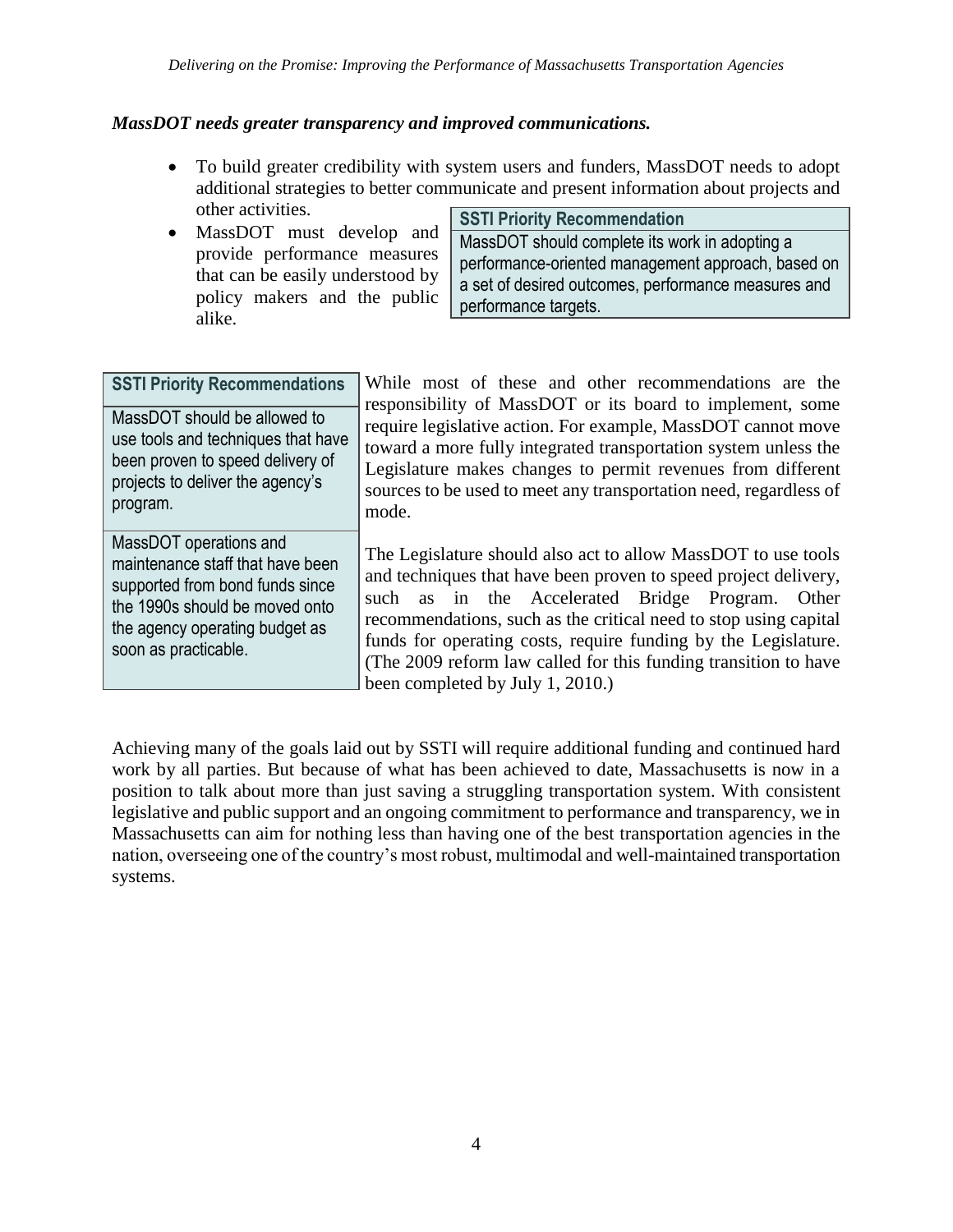| <b>Priority</b> | <b>SSTI Recommendations</b>                                                                                                                                                   |  |  |
|-----------------|-------------------------------------------------------------------------------------------------------------------------------------------------------------------------------|--|--|
|                 | Establishing clear policy and investment priorities and putting systems in place to ensure                                                                                    |  |  |
|                 | that they will be implemented                                                                                                                                                 |  |  |
|                 | The MassDOT Board should give more attention to strategic transportation policies and                                                                                         |  |  |
|                 | investment directions for the Commonwealth.                                                                                                                                   |  |  |
|                 | MassDOT should continue to implement its GreenDOT policy, a comprehensive                                                                                                     |  |  |
|                 | environmental responsibility and sustainability initiative, and examine ways to provide the                                                                                   |  |  |
|                 | resources for this to happen.                                                                                                                                                 |  |  |
|                 | MassDOT should develop a comprehensive investment plan/program that in one place                                                                                              |  |  |
|                 | articulates the needs facing the Commonwealth, desired directions for system                                                                                                  |  |  |
|                 | performance and the levels of investment necessary to achieve specified goals.                                                                                                |  |  |
|                 | MassDOT should use scenario analyses as part of the planning process to assess likely<br>consequences of differing levels of financial support for infrastructure investment. |  |  |
|                 | MassDOT should examine its project list and determine which projects cannot or should                                                                                         |  |  |
|                 | not be implemented. The agency should cancel or rethink those projects and focus                                                                                              |  |  |
|                 | resources on the most viable projects.                                                                                                                                        |  |  |
|                 | Continuing to improve project delivery systems                                                                                                                                |  |  |
|                 | In order to better respond to modern system-preservation demands, MassDOT should                                                                                              |  |  |
|                 | implement an agency-wide asset management system that maximizes the life of assets.                                                                                           |  |  |
|                 | MassDOT should continue its development of a project information system to allow for                                                                                          |  |  |
|                 | easy and timely access to project information. This system should provide and early                                                                                           |  |  |
|                 | warning system for delayed projects.                                                                                                                                          |  |  |
|                 | MassDOT should be allowed to use tools and techniques that have been proven to speed                                                                                          |  |  |
|                 | delivery of projects to deliver the agency's program.                                                                                                                         |  |  |
|                 | Rationalizing and stabilizing MassDOT's finances                                                                                                                              |  |  |
|                 | MassDOT operations and maintenance staff that have been supported from bond funds                                                                                             |  |  |
|                 | since the 1990s should be moved onto the agency operating budget as soon as                                                                                                   |  |  |
|                 | practicable.                                                                                                                                                                  |  |  |
|                 | The legislature should move further toward an integrated transportation system by                                                                                             |  |  |
|                 | removing barriers between modal funding sources.                                                                                                                              |  |  |
|                 | Establishing performance measures that drive the agency's performance and are<br>understandable to the public                                                                 |  |  |
|                 | MassDOT should complete its work in adopting a performance-oriented management                                                                                                |  |  |
|                 | approach, based on a set of desired outcomes, performance measures and performance                                                                                            |  |  |
|                 | targets.                                                                                                                                                                      |  |  |
|                 | Improving transparency and communications                                                                                                                                     |  |  |
|                 | MassDOT needs to develop new strategies to better communicate with key constituencies.                                                                                        |  |  |
|                 | Building on MassDOT's recent focus on innovation                                                                                                                              |  |  |
|                 | MassDOT should continue to encourage the use of innovative strategies in delivering a                                                                                         |  |  |
|                 | 21st century transportation system by supporting an innovation culture within the agency.                                                                                     |  |  |
|                 | MassDOT should develop a strategic plan for how technology can be used in both the                                                                                            |  |  |
|                 | delivery of services and on the transportation system.                                                                                                                        |  |  |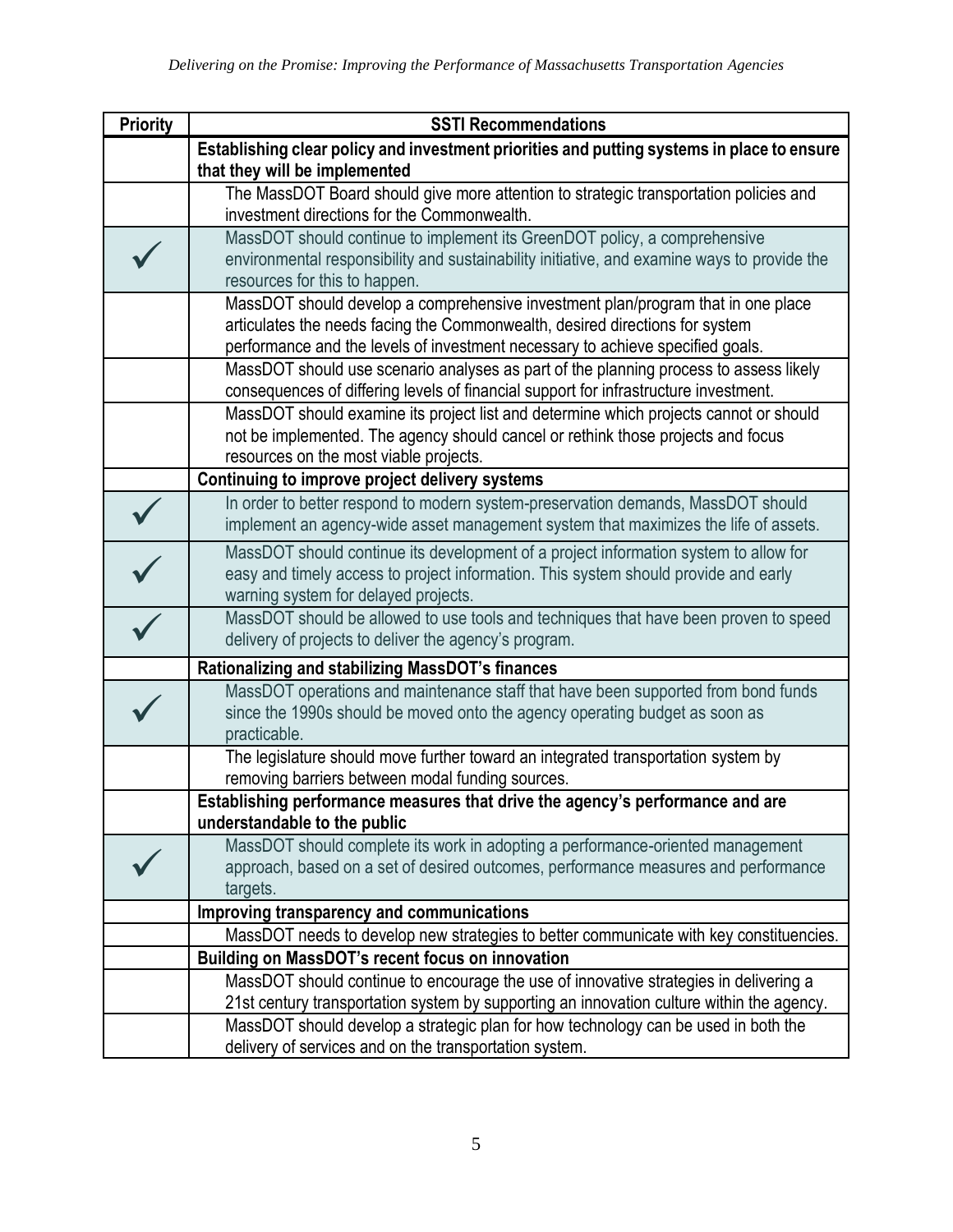*Delivering on the Promise: Improving the Performance of Massachusetts Transportation Agencies*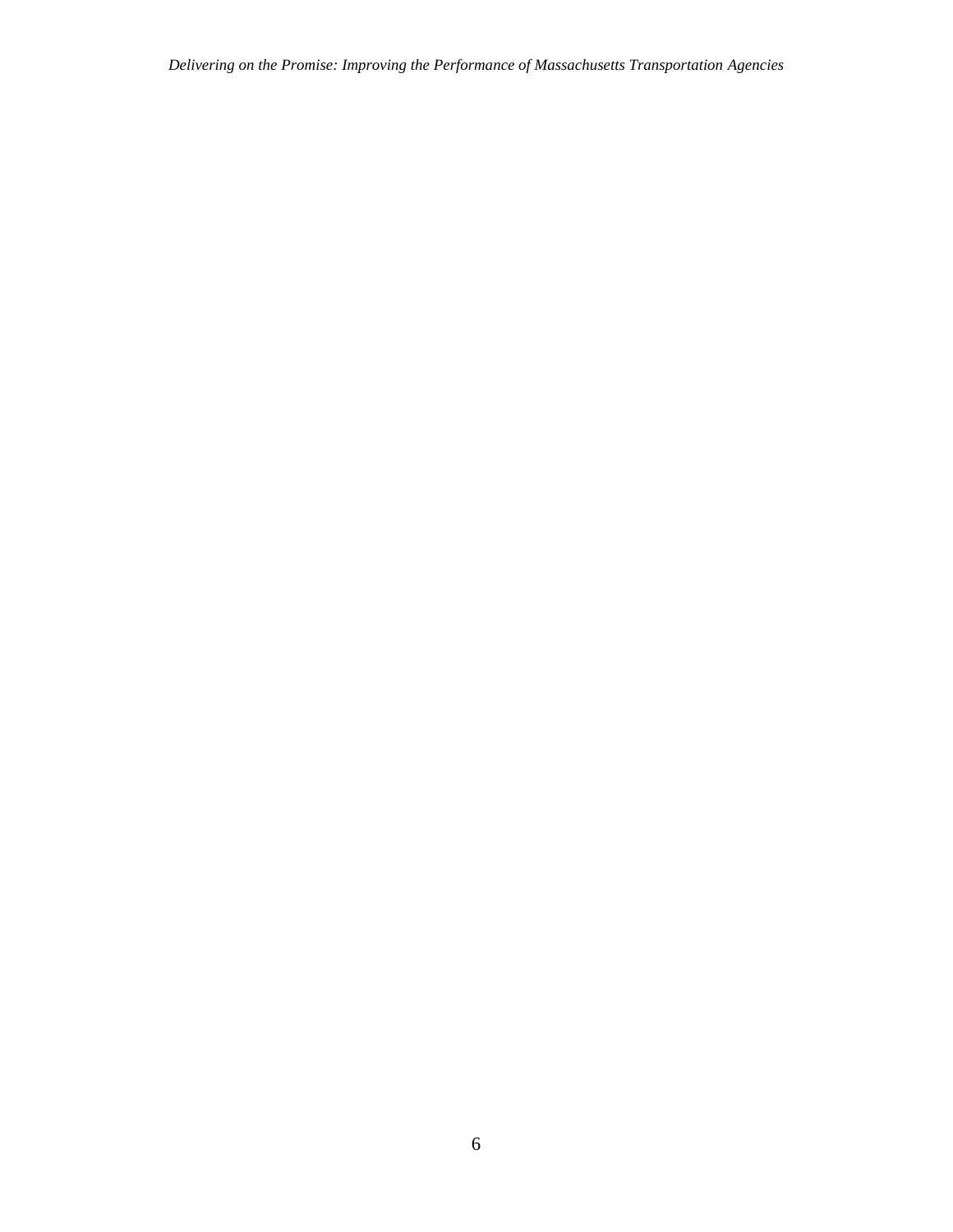# **Table of Contents**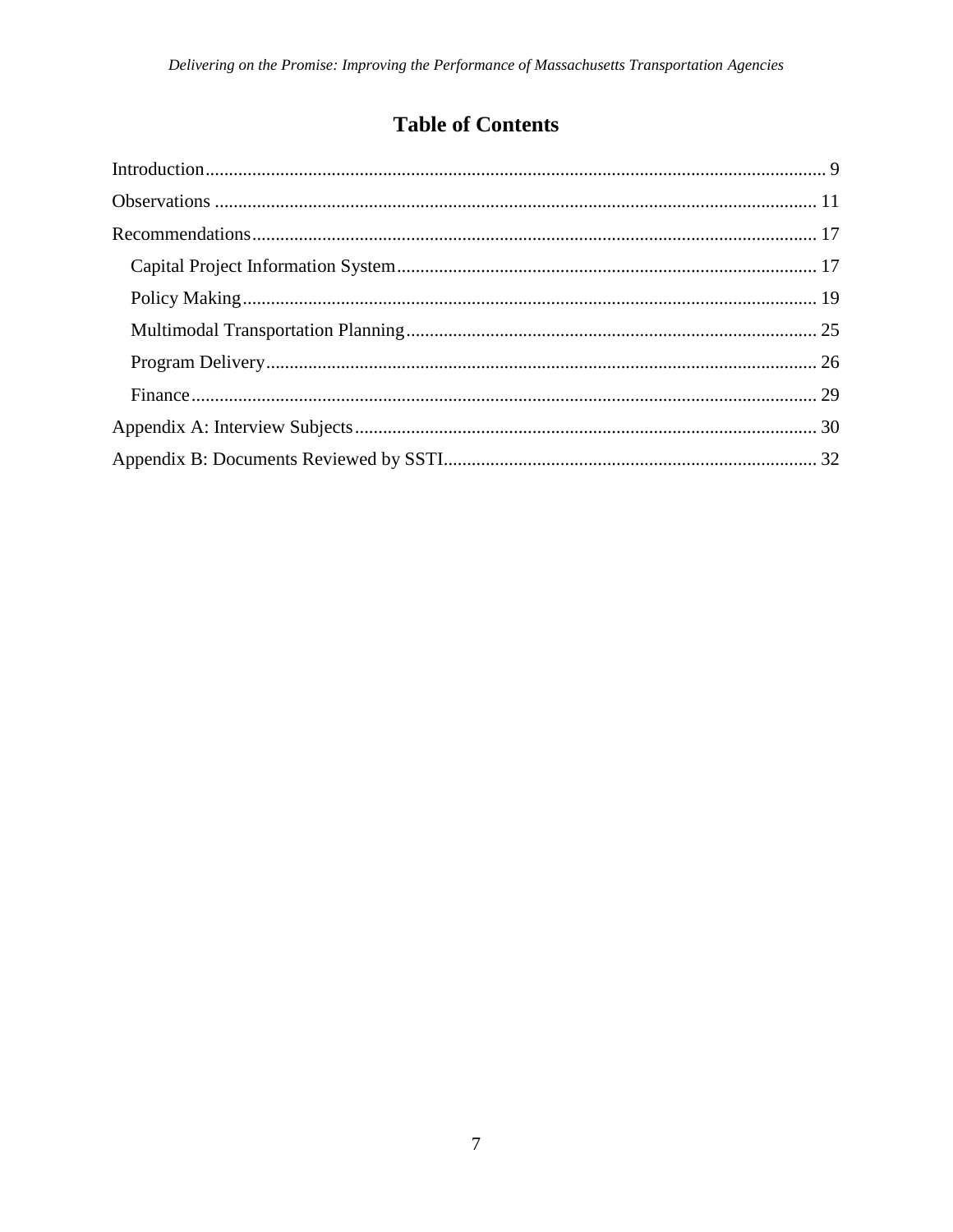*Delivering on the Promise: Improving the Performance of Massachusetts Transportation Agencies*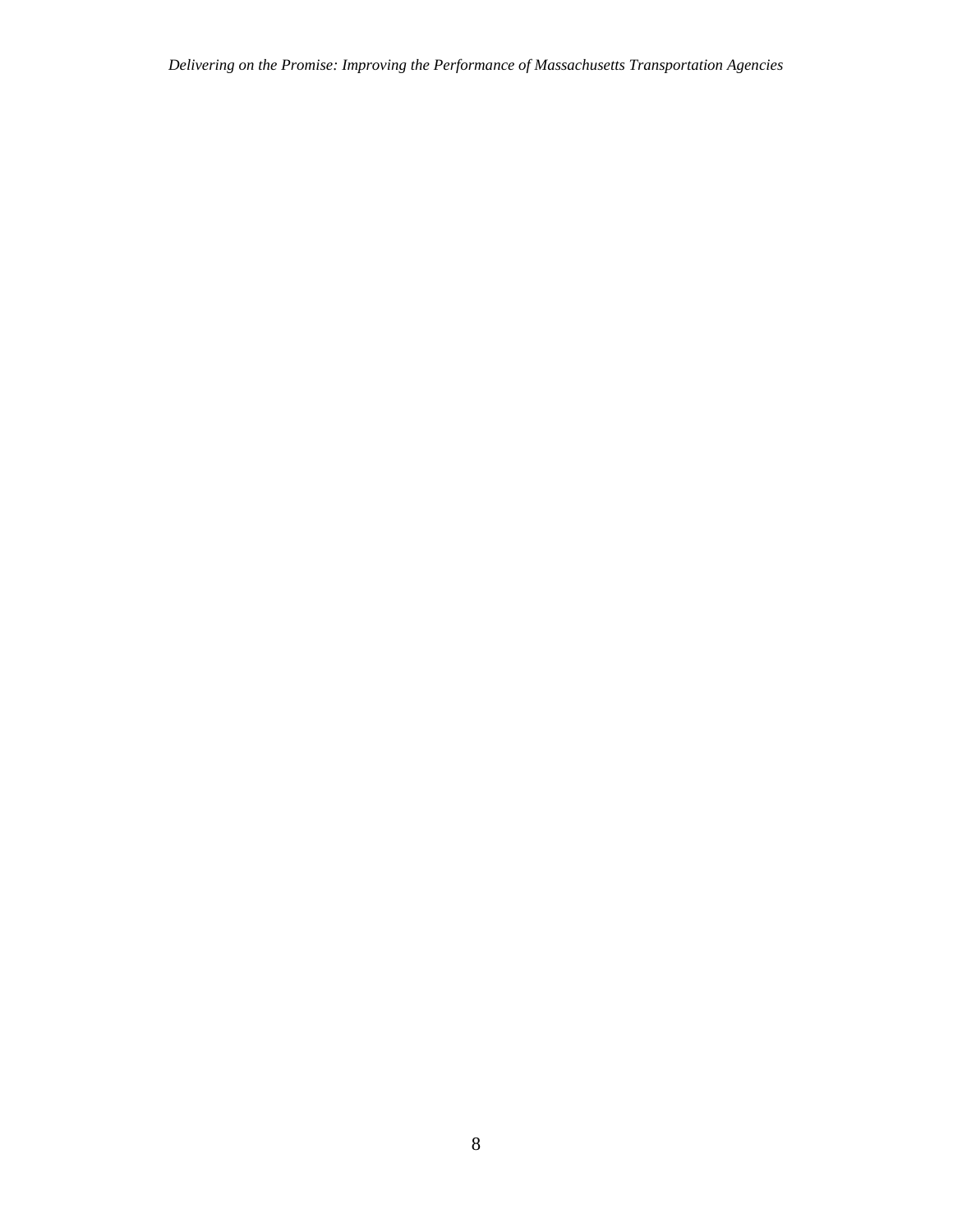# **SSTI Findings and Recommendations**

# **Introduction**

Organizational change often presents significant challenges to those leading the change. These challenges are often multiplied when one includes in such change more than one organization connected financially, managerially, structurally and administratively with each other. In November 2009, Massachusetts implemented legislation whose intent was to reform state transportation agencies, creating the Massachusetts Department of Transportation (MassDOT). The reform was aimed at creating "one DOT" with centralized policy and administrative leadership, and with a goal to create a more efficient and effective state transportation agency. This was not an easy task. The institutional history of transportation agencies in the Commonwealth has been one of individual agencies, each with its own history, culture, enabling statutes, standard operating procedures and approach toward problem solving. The reform legislation integrated the Massachusetts Bay Transportation Authority (MBTA) into the new DOT along with the Massachusetts Highway Department (MHD), the Massachusetts Aeronautics Commission (MAC), the Registry of Motor Vehicles (RMV), the Massachusetts Turnpike Authority (MTA), and some roads and bridges operated by the Department of Conservation and Resources (DCR). The Massachusetts Port Authority remained separate, but MassDOT did take over the Tobin Bridge, a MassPort asset. Though it was clear that transportation systems in Massachusetts, as elsewhere in the country, were facing long-term shortfalls, the 2009 legislation did not provide a long-term financial solution, instead stressing "reform before revenues." It is beyond the scope of this report to propose or evaluate revenue solutions, but it is worth noting that in Massachusetts and most other states, even the most successful streamlining and other reform efforts will fall far short of generating enough savings to meet projected revenue needs.

The purpose of the SSTI assessment was to evaluate the progress of transportation reform efforts since November 2009 and to assess MassDOT's current performance against best practices in peer DOTs. The assessment was based on a review of documents and an intensive, two-day site visit in which key DOT officials and important stakeholders were interviewed. The assessment focused on the goals of the reform as stated by MassDOT in 2009, including heightened customer focus, better internal and external communication, administrative efficiencies, and changing organizational culture. More broadly, it addressed MassDOT's progress in achieving an efficient and effective transportation system that provides travelers and shippers with access to destinations and highquality customer service, while also furthering the community and state interest in economic prosperity, livability and environmental quality.

The State Smart Transportation Initiative, based at the University of Wisconsin, is a two-year-old network of state DOT executives interested in modernizing their agencies. Before visiting MassDOT, SSTI performed reviews and strategy sessions with DOTs in Pennsylvania, Washington, Iowa, Oregon and Arizona, as well as focused technical assistance work in Delaware, Kansas, North Carolina, and Colorado.

For the Massachusetts project, SSTI assembled a team that reviewed documents, conducted interviews and took part in a two-day site visit. Team members are: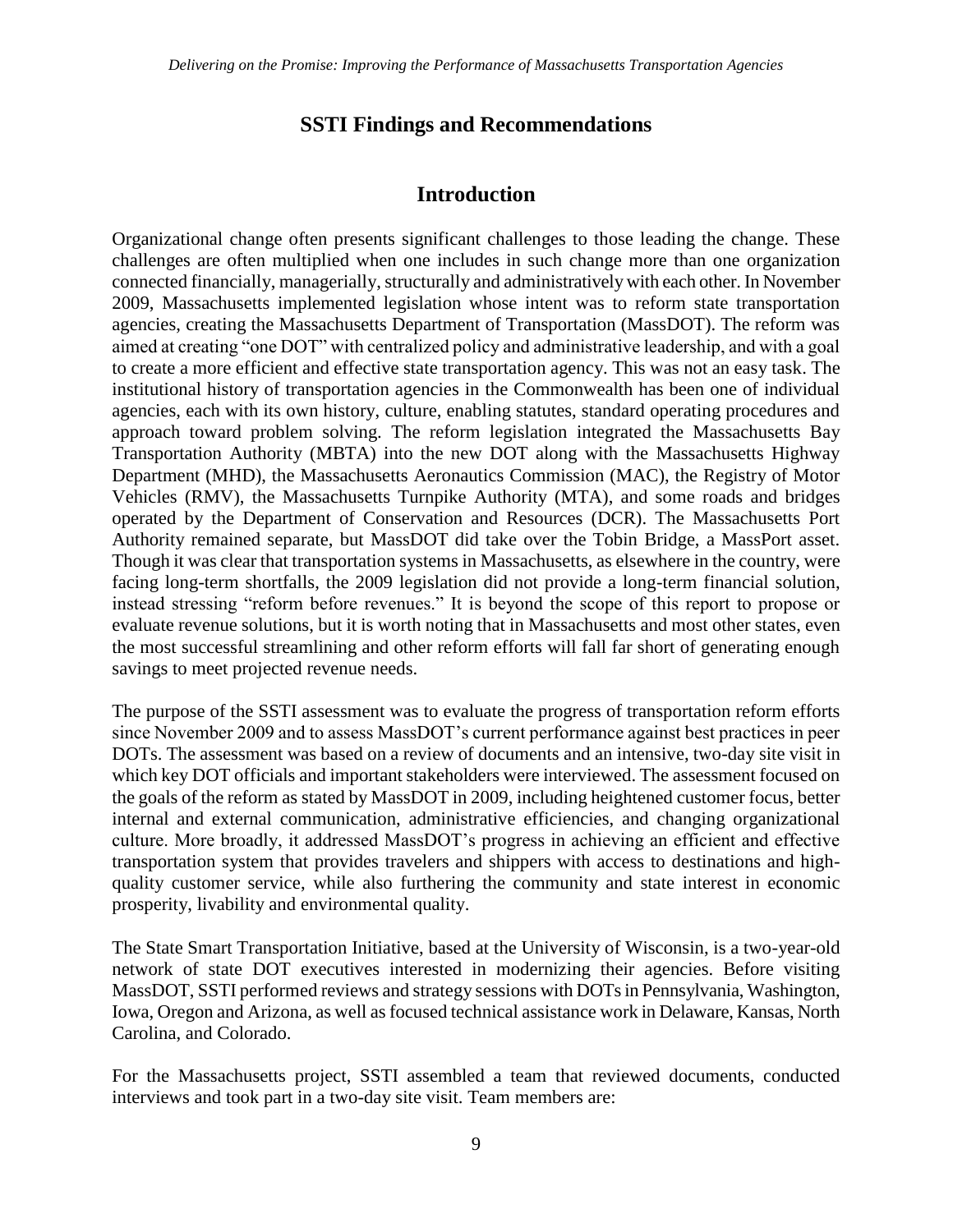- Allen Biehler, P.E., former secretary of the Pennsylvania Department of Transportation and former president of the American Association of State Highway and Transportation Officials.
- Michael Meyer, Ph.D. and P.E., former chair of the Georgia Tech School of Civil and Environmental Engineering; former chair of the Transportation Research Board Executive Committee; and former Director, Bureau of Transportation Planning and Development, Massachusetts Department of Public Works.
- James Ritzman, P.E., Deputy Secretary for Planning at the Pennsylvania Department of Transportation.
- Eric Sundquist, Ph.D., SSTI Managing Director.
- Beverley Swaim-Staley, M.A., President of the Union Station Redevelopment Corporation and former Maryland Secretary of Transportation.
- Robbie Webber, M.S., SSTI Senior Associate.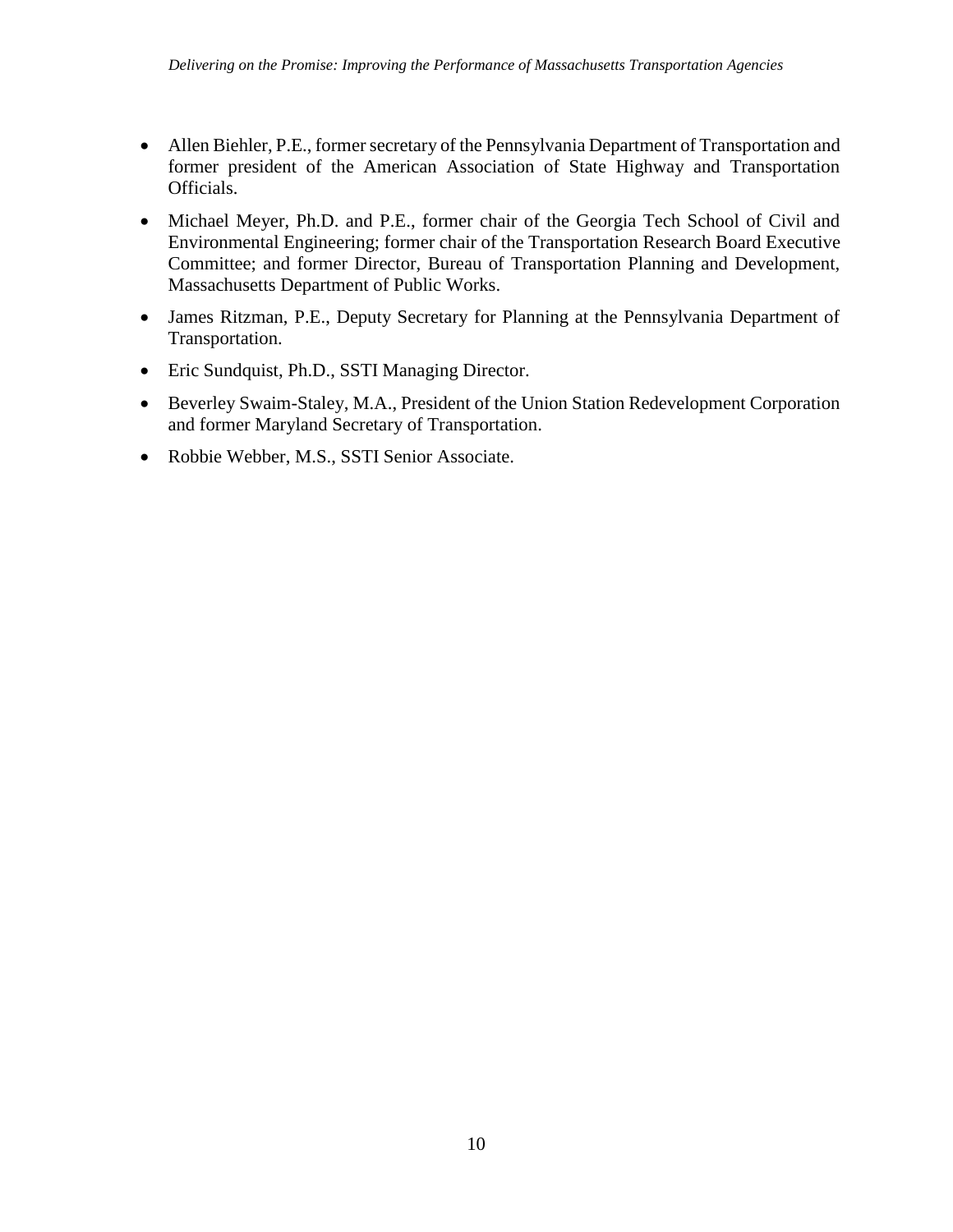## **Observations**

Transportation in the United States is at a turning point as a business model dating to the Interstateconstruction era has become obsolete. A large percentage of existing highways are at the end of their useful life, demanding ever-more resources for maintenance and rebuilding. And a uni-modal focus has proven an inefficient way to provide access to destinations. A more up-to-date model includes the provision of highway infrastructure, but as one item on a larger menu that includes facilities for other travel modes, demand management, higher-tech operations, coordination of transportation and land use and community development planning and more.

With the 2009 reform legislation and subsequent administrative measures at MassDOT, Massachusetts has made steps toward a new, more sustainable model of transportation. It is not clear yet what this new model will eventually evolve into. MassDOT and other innovative states are constructing this new model in real time, with changes adopted as circumstances dictate. Our recommendations here are informed by SSTI's work with states around the country that are modernizing their policies and practices. In general, states – as any other organization facing a major change – must go through two major steps to make progress: 1) Acknowledge the need for change and express it in a new vision, and 2) reorient their delivery systems to adapt to that new vision. Our review found that Massachusetts and MassDOT are expressing a new vision, e.g. in the 2009 legislation and in the Administration's recent policy declarations around mode shift, and have made major advances in integrating a formerly disjointed transportation bureaucracy.

As noted in the introductory section, organizational change can be very challenging. It is often strongly influenced by both internal and external factors, some of which agency managers have very little control over. The following observations made by the SSTI team emphasize factors that have the strongest influence on the substance and pace of organizational change.

#### **MassDOT has made real progress**

The SSTI team found much evidence of progress in implementing aspects of the reform effort. The Accelerated Bridge Program (ABP) has showcased what the MassDOT can accomplish when given the tools and resources. In this case, the legislature allowed MassDOT to use design/build contracts to speed the project development process, permitted the department to reimburse utilities for the work they undertook on the bridge projects and provided \$2.9 billion in funding. Another noteworthy achievement was the GreenDOT policy, announced in 2010 and now being implemented, which pushes MassDOT's managers and staff to innovate in order to provide transportation more sustainably. The agency is at the forefront in moving into the post-Interstate era, stressing multimodalism and system preservation, rather than more lane-miles. Some salaries have been recalibrated to the labor market, e.g. toll collector salaries have been cut to reflect comparable market salaries. Senior management has held "town meetings" with employees; with restrictions on travel for conferences, the agency created MassDOT University to improve knowledge and skills; senior staff has met with all modal administrations; administrators from different modal backgrounds have received positions in other modal administrations (a cross-fertilization goal); and MassDOT has articulated a strategic vision. An integrated MassDOT Board, created in 2009, has been reformed in 2012 in order to better focus on strategy and vision.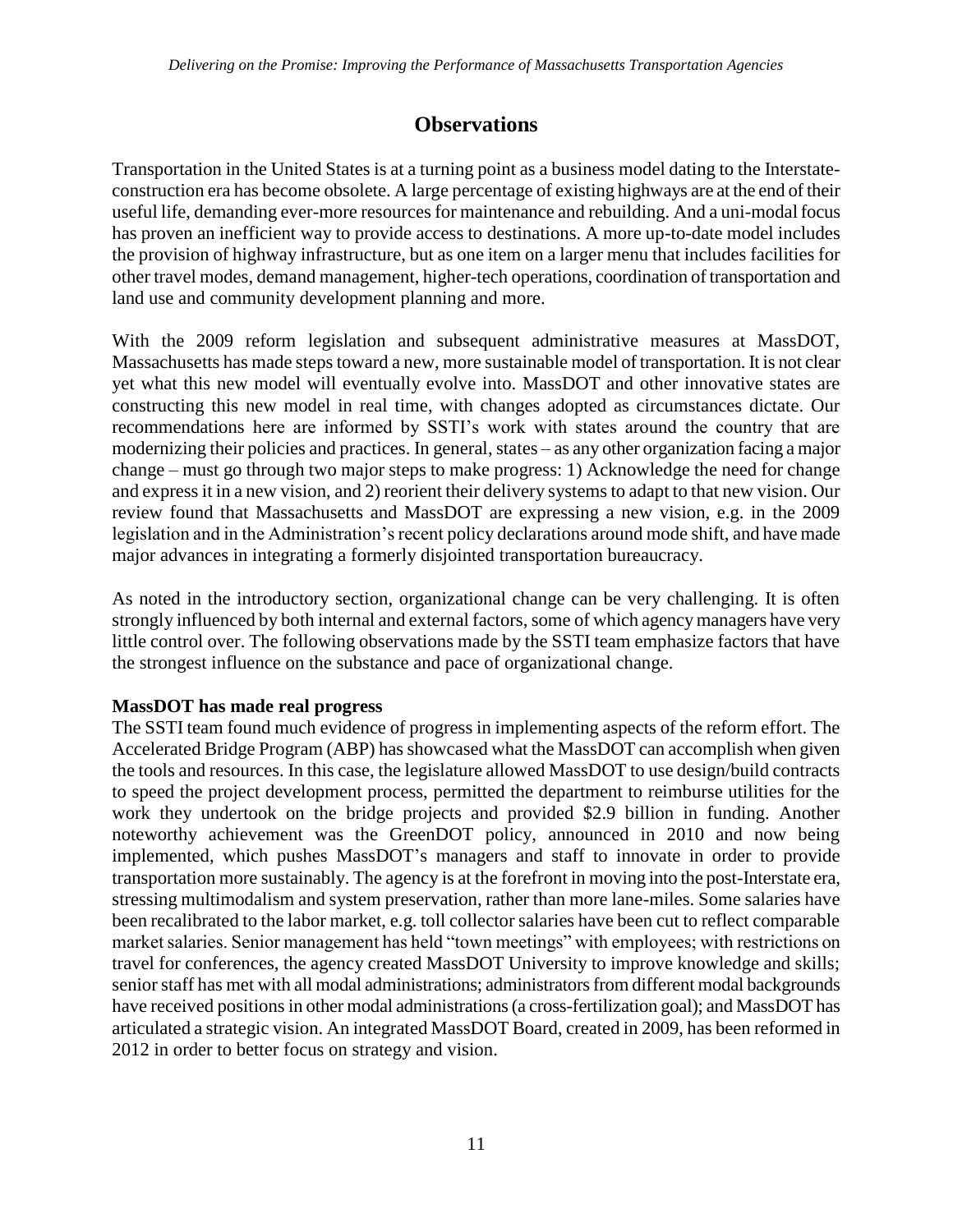Where many DOTs see their customers as highway contractors and other special interests, MassDOT's management puts a customer focus on users of the system. Catching up to other DOTs, MassDOT has installed Intelligent Transportation Systems signs on highways and next-train signs on transit. The Registry of Motor Vehicles, while cutting staff, is conducting more transactions online and has awarded a contract for a \$78 million project to overhaul its 25-year-old IT system. Certain service units, e.g., human resources, legal, information technology, civil rights and communications, have been combined resulting in budget savings and better coordination. Since the merger of the former MassHighway and former Mass Turnpike into the MassDOT Highway Division, there has been a successful transfer of knowledge and experience between the two agencies. As a result, the combined MassDOT Highway Division now uses a consistent set of operations policies and design principles, including MassHighway's complete-streets design principles.

MassDOT is implementing a performance-oriented management approach, already in use at the MBTA, for the department as a whole. It has identified preliminary performance measures, and each of the administrations has been given a set of goals and objectives.

And most important, the previous, unproductive competition between individual modal agencies has been replaced with a cooperative, multimodal approach, and the agency has committed to an ambitious mode-shift initiative to more efficiently meet mobility needs. MassPort remains separate, as do transit systems outside of the Boston area and a large network of locally owned streets and roads. Although the MassDOT Secretary now chairs its Board, Massport remains separate, as do the non-MBTA regional transit authorities (which MassDOT is working with on a more integrated basis, following up on the recent *Beyond Boston* report) and a large network of locally owned streets and roads. The Commonwealth of Massachusetts could go further in its integration effort, but among state DOTs, MassDOT is better positioned than most.

#### **Leadership**

Most studies of organizational change focus on the importance of leadership and, critically, leadership that offers guidance on the goals of the change effort and provides mid-change corrections when the change is not occurring as desired. Massachusetts has had four transportation secretaries since 2008, each change also resulting in turnover among key senior executives. Several participants during the interviews pointed to this lack of stable leadership as a major reason why change has not occurred as fast or as substantively as desired. Secretary Richard Davey and his team have been in office for about 16 months, and Davey has committed to serving at least until the end of 2014, which offers hope for greater continuity and dedication to follow through implementation of the reform program.

#### **The Central Artery legacy**

The Central Artery project has dominated the transportation agency efforts and investments for over 25 years. MassDOT still faces stakeholder perception that resources were unfairly directed away from other parts of the state and that the project was too costly or poorly managed; many of its staff still vividly recall the bad press and resulting pressures on the agency. The level and type of oversight currently exerted by the Federal Highway Administration (FHWA) Division Office can largely be traced to concern over the Central Artery project. And the MBTA's service provision and investments are constrained by the debt placed upon it by the Commonwealth's commitments for transit mitigation to allow Central Artery project to go forward. MassDOT management very much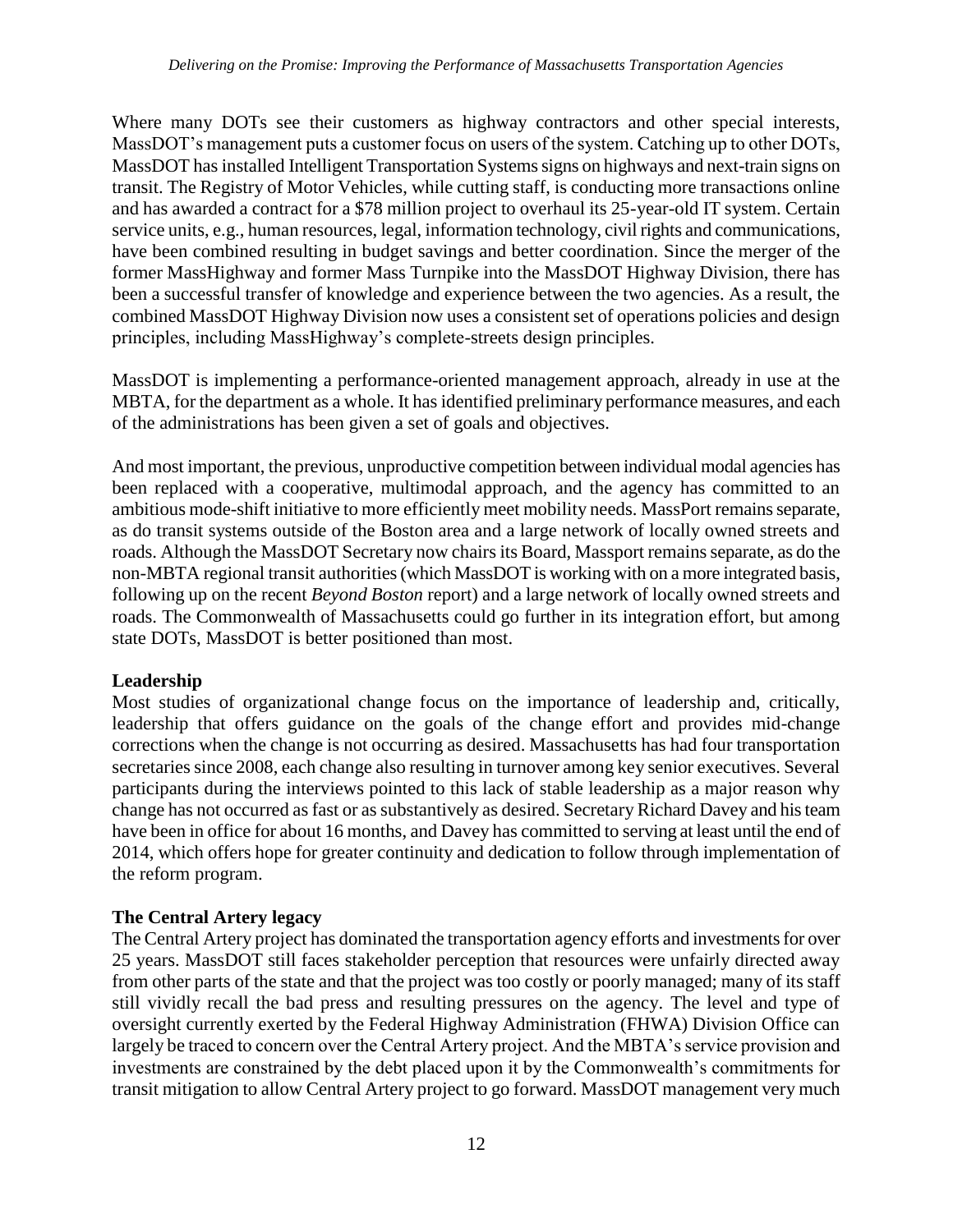wants transportation in Massachusetts to move beyond the Artery era. In part, changing perceptions will be a function of MassDOT's continuing progress in reform, and the recommendations below are designed to help. But in other areas, such as FHWA oversight and MBTA debt, actions of external stakeholders will also be critical.

#### **Performance-based management and decision-making**

The reform legislation instructed MassDOT to adopt and track performance measures, and it created an Office of Performance Management and Innovation to do so. MassDOT has not yet achieved a full set of agency-wide measures, acknowledging that it has only begun making real progress in the last 12 months. But it does use customer- and outcome-oriented performance metrics in some areas today: The MBTA reports its measures monthly online, in a form that is publicly accessible and oriented to important outcomes, such as ridership, delays from maintenance and schedule performance. The Registry has begun tracking wait times and other measures and reports them monthly to the Board; these measures show a positive trend in online transactions but a negative one in wait times in branches. The Accelerated Bridge Program has produced extensive quarterly progress reports. Extending performance management to new areas, managers are now setting their performance targets under GreenDOT.



#### **Figure 1: MBTA Topline Performance Measures**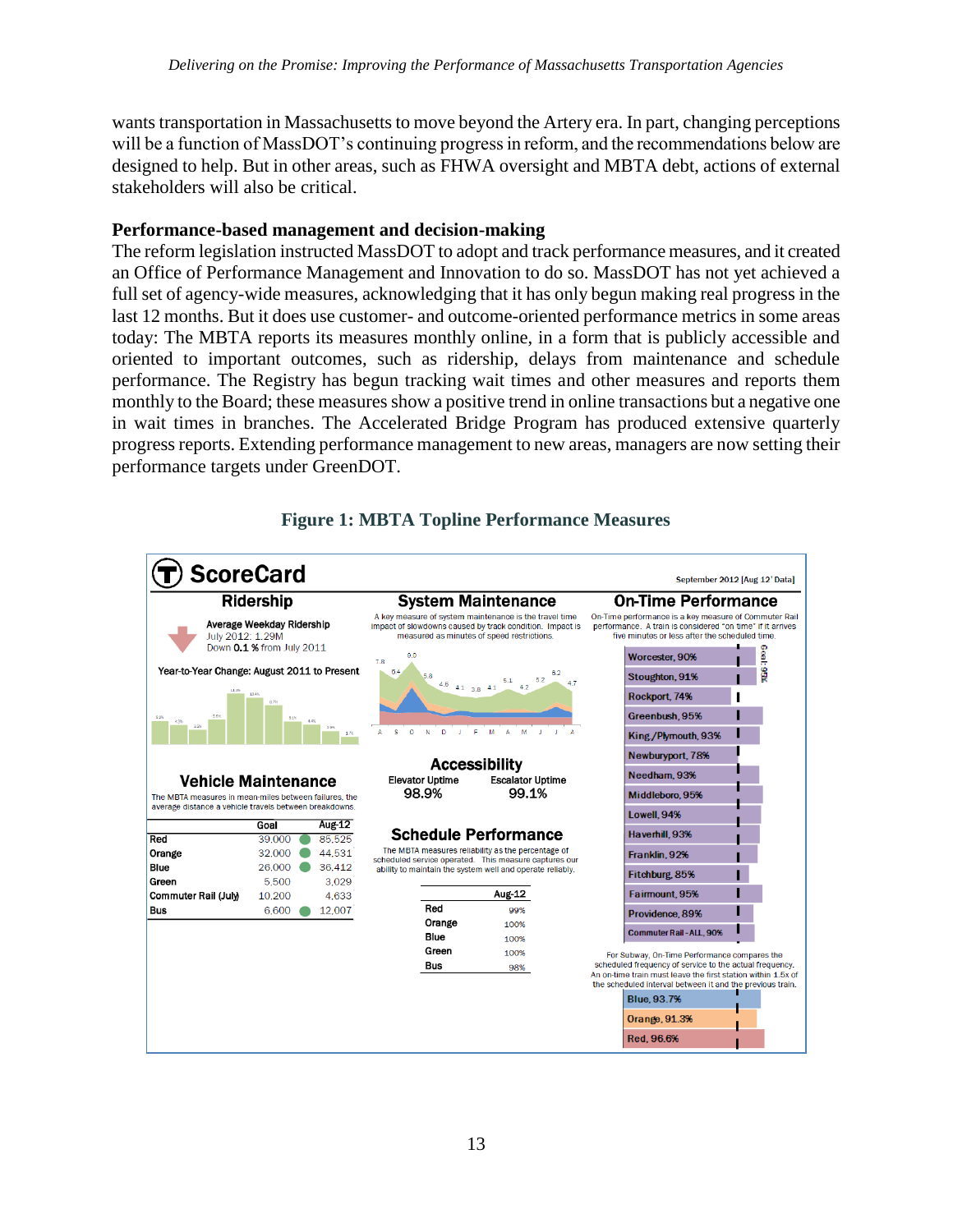In pursuit of the bigger, legislatively mandated goal of agency-wide measures, MassDOT is combining existing metrics discussed above with new measures for other modes. The Office of Performance Management and Innovation oversees and facilitates the creation of a MassDOT vision, goals, strategies and metrics for units within MassDOT. It is developing a dashboard that will be used to convey to those both inside and outside of MassDOT the level of achievement that is being made in key priority areas. An initial version of this dashboard, covering data through September 2012, is now on the website, though some measures remain to be developed. As with other agencies, it is likely MassDOT will change and adapt its measures over time. Critically, outcome measures in highways are notoriously difficult to achieve, as they involve factors outside of the agency's control, so agencies typically default to measuring outputs instead. MassDOT's highway measures are output-oriented, probably too numerous, and sometimes unclear in purpose (e.g. "ensure that projects are trending on-budget at completion of construction"), and so would benefit from internal and external stakeholder feedback as the agency refines them. Cross-cutting multimodal measures are even tougher and practically unknown in the field, but truly measuring access to destinations requires such a measure, and MassDOT, with its current emphasis on developing measures, could provide important leadership in this area.

The current highway measures do address concerns by some stakeholders about effectiveness of project delivery. The measures show that on the whole, highway construction projects are running under budget, meeting expectations in that area, but are not always meeting expectations for timeliness (at least 70 percent completed on time).

While SSTI focused on MassDOT in its review, the state's transportation system also includes Regional Transit Authorities, which independently operate buses, and local governments, which independently operate streets and roads. These agencies could likely also benefit from setting performance measures, and MassDOT is working with the RTAs toward this goal.

#### **Transparency in planning, decision making, project delivery and funding**

One of the critical characteristics of perceived organizational success is that those external to the organization, especially those who provide critical support, should understand what is being done and why. Several of the participants in the assessment process felt that MassDOT has not been overly successful in developing capital plans, project information systems and project selection criteria that are available to those outside the organization. For example, many participants pointed to the need for a multi-modal and multi-year capital investment program for the entire DOT that indicates the needs, the resources available, and the needs that will go unfulfilled without further funding. In addition, there was concern expressed about the process for selecting project priorities, and for the ability of MassDOT to show that it is delivering projects on time and on budget. MassDOT is planning more reporting systems in this area, including project status, and our recommendations below should be seen as suggestions for ways these systems could work.

Additionally, as noted above, there are two legislatively created funds established to support transportation investment. One is linked to the Massachusetts Turnpike's toll revenues, while the other includes all other transportation revenue sources, but money flows between the two. Several participants noted that it was difficult understanding the flow of revenues and expenditures given the different ways the revenues are administered.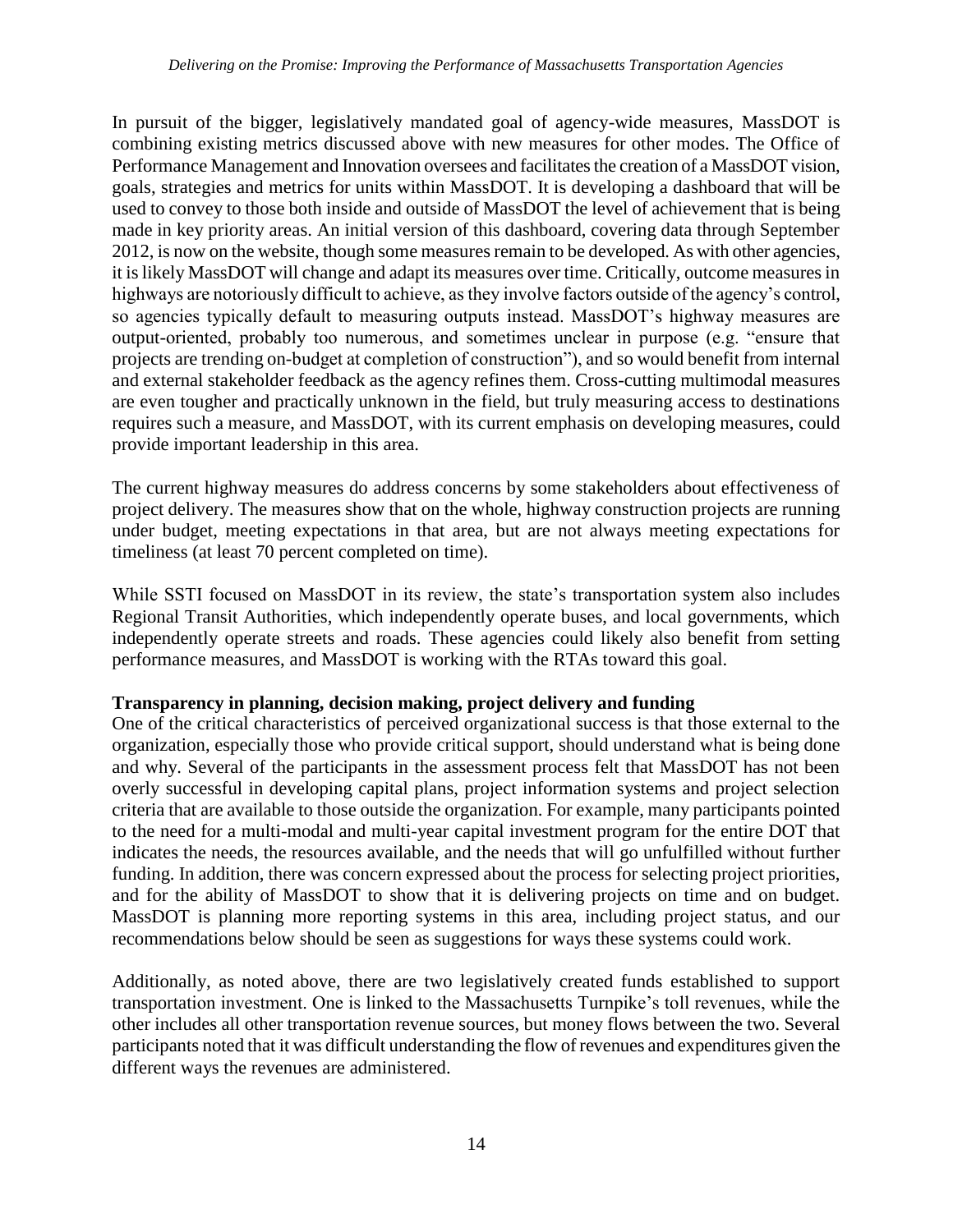#### **Debt financing**

Massachusetts relies heavily on debt financing. With an excellent credit rating, the Commonwealth does not seem to be too concerned about this form of finance. However, credit ratings only reflect the ability to pay back bonds, not the effect of borrowing on the long-term health of the system. It was surprising to see so many operations and maintenance functions being paid out of the debtfinanced capital budget, a practice that began in the 1990s. This is very unusual among state DOTs, and although steps have been taken to remove such functions from the capital budget – more than 250 FTEs have been moved to the operating budget since FY 2009 – a substantial level of such support for maintenance and operations still remains. MassDOT management is aware of this problem and cites funding levels as a barrier to moving more staff and operations out of the capital budget.

#### **Transportation planning and asset management**

The Office of Transportation Planning was evolving with new responsibilities prior to the reform legislation. For example, in 2004 the Office took on responsibility for transit capital planning, with the short range, service planning remaining with the MBTA. The reform legislation caused a reexamination of the Office's mission, especially with respect to transit planning, and how one does multi-modal planning in the new DOT. One key factor in the effectiveness of such planning is the availability and management of quality data that provides some indication of the status of the transportation system as it relates to key objective – safety, congestion relief, environmental stewardship, state-of-good-repair, etc. MassDOT has data on pavement and bridges, but acknowledges that in other areas it has less information. While performance-based asset management came late to the transportation field – in the Interstate-building era there was little thought about operations, maintenance and rebuilding – DOTs have made progress, and all are being pushed in this direction with the MAP-21 requirement for performance-based planning and management. Some states have developed a comprehensive asset management and system performance information systems that can guide investment priorities. Such systems replace old ruleof-thumb investment strategies, such as addressing the worst road segments first, with one that matches investment with overall goals and seeks to forestall expensive rebuilds by providing timely maintenance. These systems have taken years to construct and in some cases millions of dollars. At three years in, MassDOT does not yet have such a system in place, but it can learn from others in order to shorten the development process.

#### **Customer focus and innovation**

MassDOT has sharpened its focus on improving services to its customers. Other states that have adopted this approach have enjoyed improvements in image and enhanced credibility, and have been able to implement a more thoughtful approach to investment (one that tries to optimize travel experience rather than simply provide infrastructure). Some of MassDOT's successes in this area include releasing MBTA bus and train data in order to prompt the development of third-party, freeto-MassDOT smartphone apps; smartphone ticketing on commuter rail; open-road highway and bridge tolling (now being implemented); next-train countdown signage; and new ITS signage on key freeways. Less directed at customers, but also involving innovation and technology, are the use of surplus brownfield land to generate solar electricity, greening MassDOT's operations and saving money. However, some constraints – including restrictions on travel to conferences and other opportunities to learn – may have limited the application of new technologies and approaches to enhancing the customer experience. Several participants said that MassDOT and, before 2009 its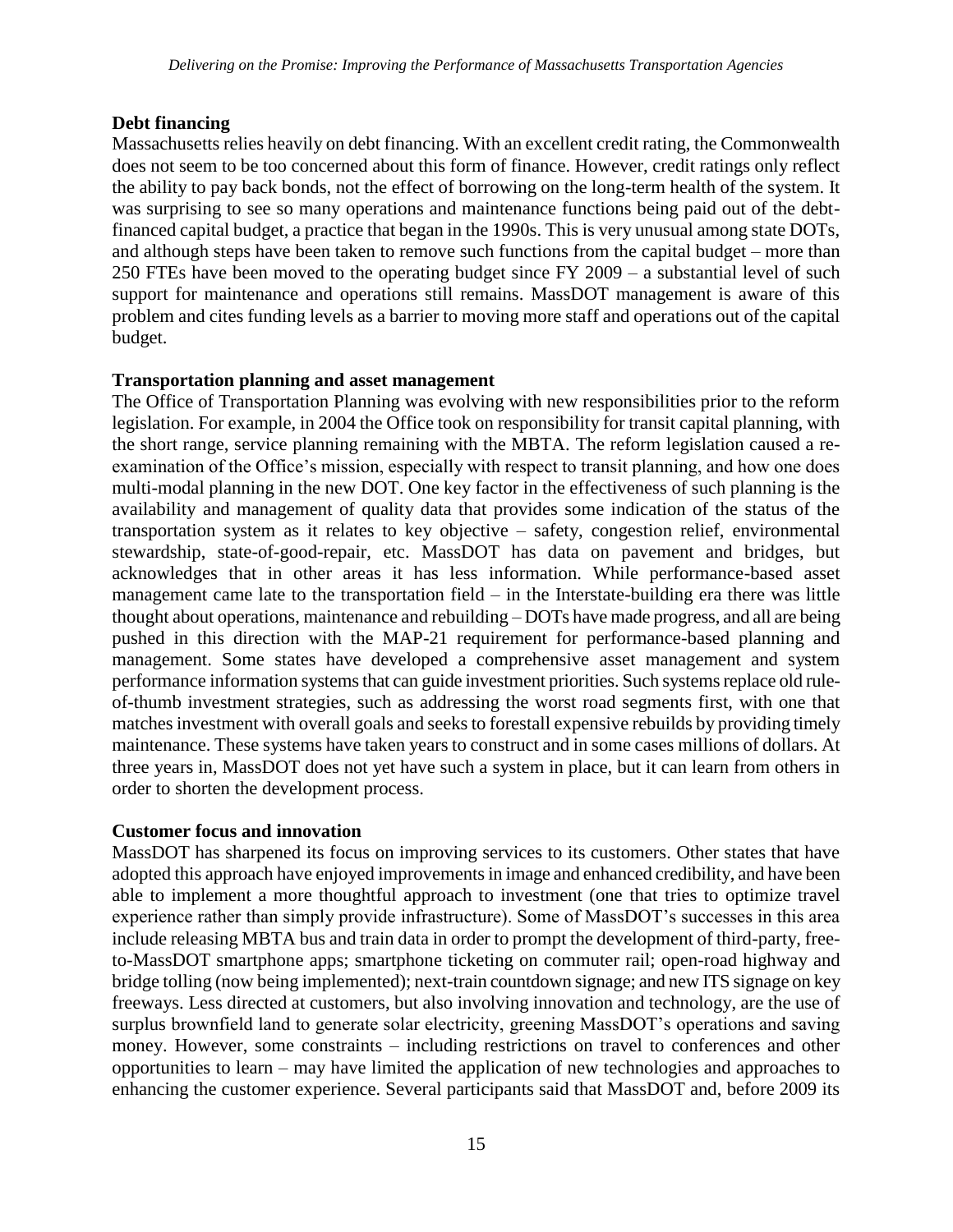predecessor agencies, had been slow to deploy highway message signs and electronic tolling. In reality, there are very real labor and funding issues associated with putting such functions in place, but MassDOT also has apparently untapped opportunities to learn from other states. SSTI review team members from Pennsylvania and Maryland, for example, found that MassDOT did not seem to be taking full advantage of resources available through the I-95 Corridor Coalition. This group is a major information-sharing venue not only for tolling technologies and processes, but or traveler information and data collection systems as well.

#### **Communications**

Part of having a customer focus is having an effective communications network and approach toward conveying information to key constituencies. According to MassDOT officials, the communications efforts during the first two years after the reform legislation were largely reactive, that is, providing information when asked, and only that which was requested. The communications effort has evolved into being more proactive and more oriented to the general public, employing a blog, social media, newsletters and public meetings. Still, the message may not always be getting through. As many participants in the site visit said, MassDOT should do a better job of communicating its progress not only to the general public, but also to key constituencies.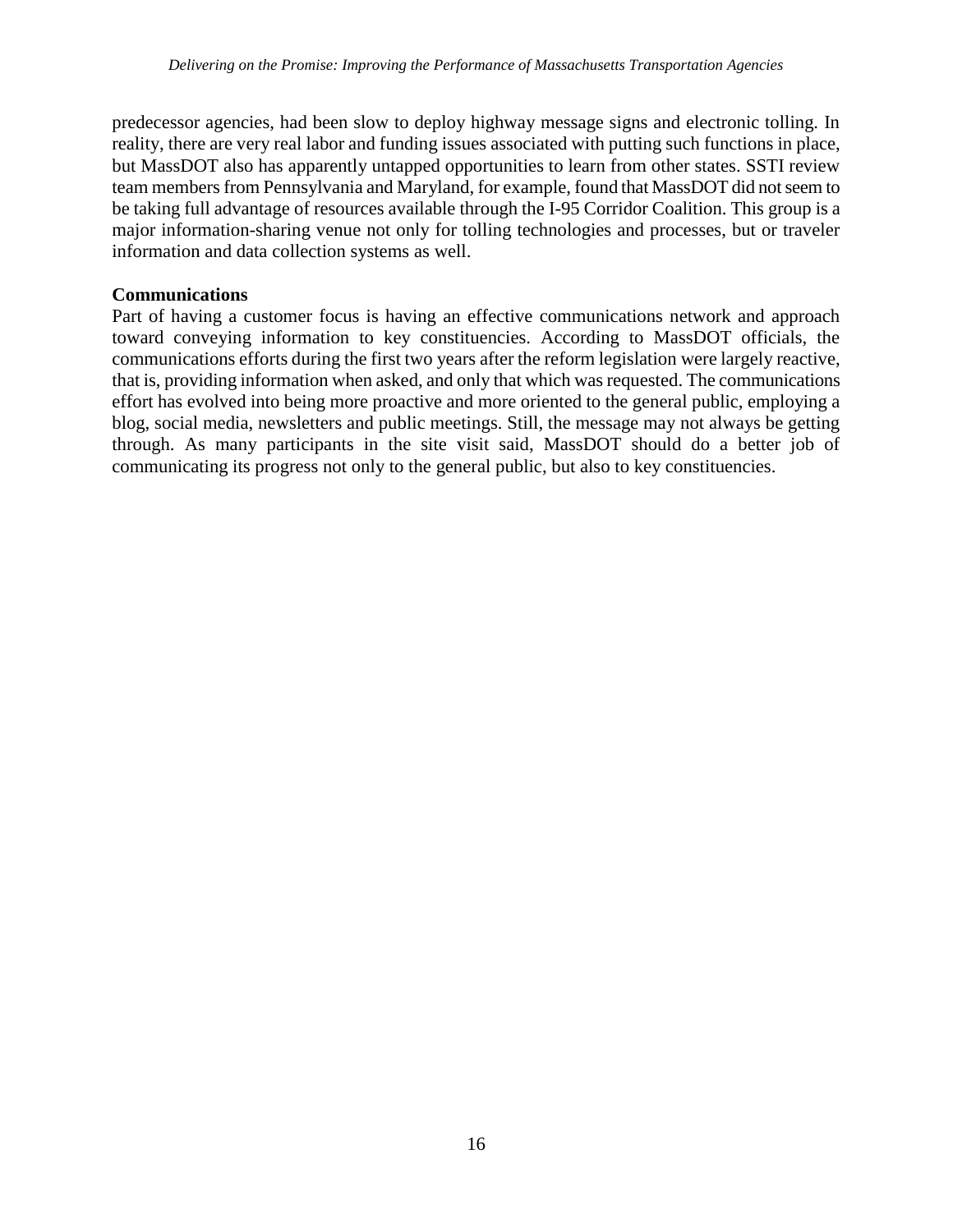# **Recommendations**

Though it has made notable progress, MassDOT can still improve in both vision and implementation, and our recommendations address both issues below. The most pressing issue is in building the human and technical systems to provide critical feedback on progress to both internal and external decision-makers and stakeholders. Again, this issue is not at all unique to MassDOT, and the quest for a system built around performance measures has become central in state and federal policy development. In Massachusetts, the legislature has charged MassDOT with establishing performance measures, but these are only partially in place. More broadly, while it appears the agency has broken down old silos and is functioning as a more modern multimodal agency, it does not have a flow of information that systematically informs its own policies and practices, nor – critically – provides assurance to stakeholders that things are functioning well, or when they are not, that there are good reasons for problems and actions are being taken to solve them. Our recommendations touch on several elements of this issue below, but one bears special mention:

#### **Capital Project Information System**

#### **As an immediate, relatively inexpensive method of increasing accountability and transparency, we recommend that MassDOT rework its capital project information system**, currently located at: *[http://www.mhd.state.ma.us//ProjectInfo/](http://www.mhd.state.ma.us/default.asp?pgid=content/projectsRoot&sid=wrapper&iid=http://www.mhd.state.ma.us//ProjectInfo/)*.

While this system may meet the letter of the law as a source of project information – at least for highways, as transit projects do not seem to be included – it falls far short of what is needed to inform decisions and assure stakeholders. Descriptions of project status are often dated, and they do not explain delays nor show whether projects are on time or on budget.

No state has perfected such a system, but best practices as described in the Observations section above should be helpful. Ideally, the system should include the descriptions of projects' progress and problems employed in PennDOT's war room, the user-friendliness of WSDOT's "project search" web pages, and the time and budget data of NCDOT's construction progress reports. It should also include comparable data for projects in all modes in a single resource. Once put in place, a basic system should not require significant new resources. The WSDOT project pages do need staff to develop web content, but if the budget cannot cover this function now, simply requiring project managers in the districts to regularly report project status, including qualitative accounts of problems encountered as well as quantitative accounts of time and budget status, can be a regular part of managing projects. As noted, NCDOT staff files these updates when contractors receive payments, when project accounting is being done anyway.

Data from this system can then be aggregated to serve as one or more agency-wide performance measures, e.g. the overall performance in delivering the capital program on time and on budget, reported in nearly real time. If MassDOT could say, whenever asked, that its projects were on average X days ahead or behind schedule, and X dollars over or under budget, and could show improvements in these measures over time, it would have a much stronger and more credible voice with its stakeholders. And by constantly paying attention to the information flowing in this system, it would be able to continually improve its performance.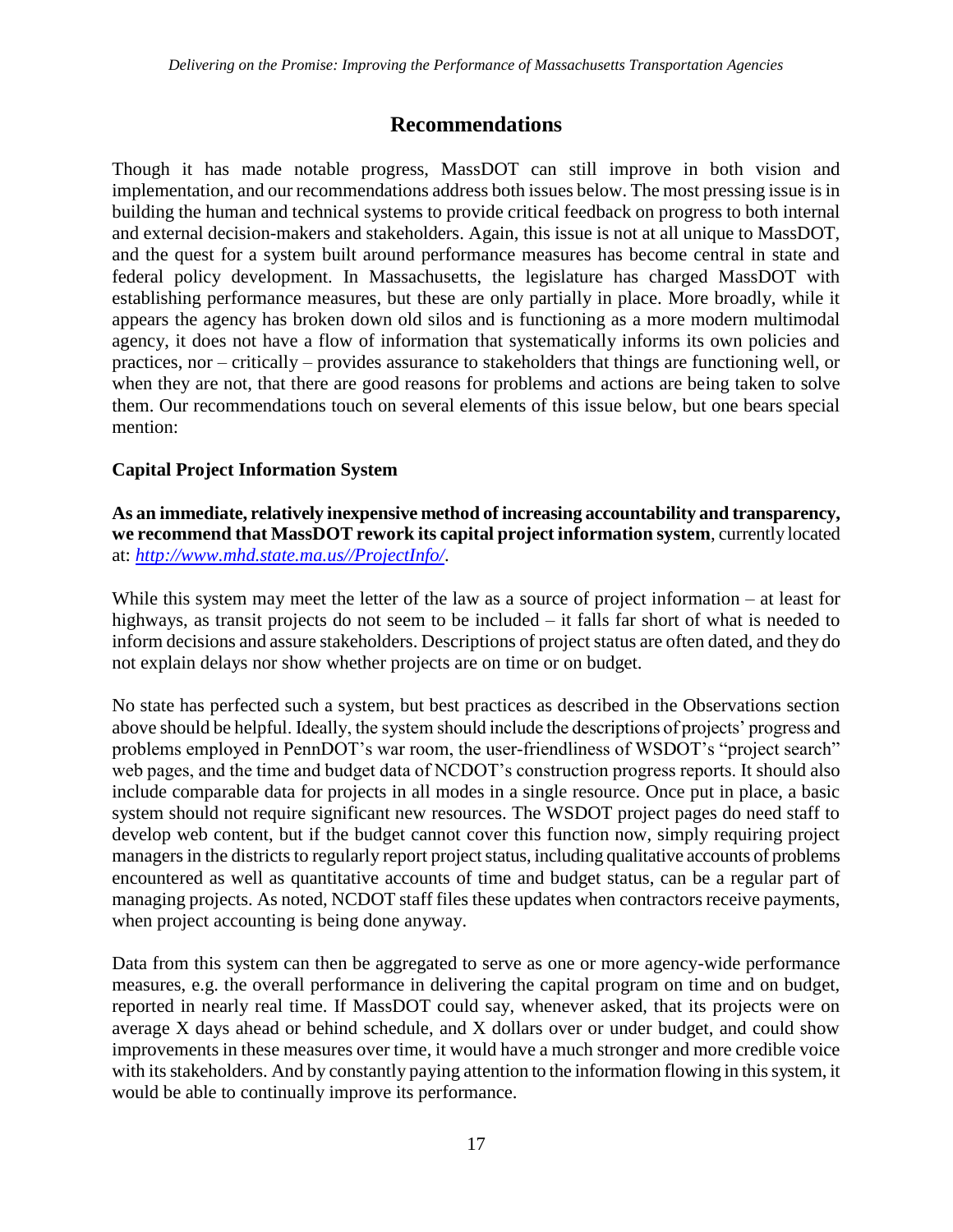### **Project Delivery Reporting**

While project delivery is only one of many functions of a modern DOT, it is one where transparency can pay important dividends. The Central Artery demonstrates how perceived problems with a project can color everything the agency does, fairly or not. And internal communication about projects can help an agency learn and improve. MassDOT does have project summaries and updates online, but these could be improved, both to provide more information to customers and stakeholders and to provide important internal data. Practices in North Carolina, Pennsylvania and Washington may be helpful.

NCDOT, which until recent years had a highly politicized project selection process that engendered distrust, has taken pains to provide timely public updates on all capital projects. While this system could still improve, e.g. with qualitative descriptions of progress or problems, it includes information on the projects' budget and timeliness, compared with original plans. Each project is updated whenever payments are made to contractors; the update is part of an existing process, requiring little new work by NCDOT staff.

**Figure 2: An example from NCDOT's project information system.**

| Contract Number: C201977                                                                  | <b>Route: 1-295</b>              |  |
|-------------------------------------------------------------------------------------------|----------------------------------|--|
| Physical Division: 6                                                                      | County: Cumberland               |  |
| <b>Administrative Division: 6</b>                                                         | TIP Number: U-2519E, X-0002B     |  |
| <b>Length: 2.538 km</b>                                                                   | Federal Aid Number: STM-0100(17) |  |
| Resident Engineer: Randy K. Wise, PE                                                      | RE Phone Number: (910)488-1070   |  |
| Location Description: FAYETTEVILLE OUTER LOOP FROM WEST OF NC-24 TO 1.3 MILES EAST OF NC- |                                  |  |
| Type of Work: GRADING, DRAINAGE, PAVING, & STRUCTURES.                                    |                                  |  |
| Contractor Name: R E GOODSON CONSTRUCTION CO INC                                          |                                  |  |
| Contract Amount: \$52,553,157.52                                                          | Cost Overrun/Underrun: 15.8%     |  |
| Availability Date: 6/29/2009                                                              | Letting Date: 5/19/2009          |  |
| Completion Date: 7/1/2012                                                                 | <b>Work Began: 7/7/2009</b>      |  |
| Revised Completion Date: 12/31/2012                                                       | Estimated Completion: 12/31/2012 |  |
| Last Estimate Thru: 12/7/2012                                                             | <b>Scheduled Progress: 100%</b>  |  |
| Last Estimate Paid: 12/18/2012                                                            | <b>Actual Progress: 94.56%</b>   |  |
|                                                                                           |                                  |  |

PennDOT's example is not public or web-based, but is directed at internal information sharing. Working to improve project delivery times, the agency realized that some problems were taking too long to filter up to management, which needed such information both to analyze the pattern of such problems and in some cases, e.g. with slow-moving utilities, railroads or other third parties, to intervene to get projects unstuck. The agency created a "war room," with frequently updated project lists tacked to the walls, each project coded with green, yellow or red depending on the its progress. Managers can walk in, glance at the problem project, and work to determine solutions right away. Data for the reports comes from the district offices that are managing projects, requiring little extra work.

Finally, in addition to collecting and reporting system statistics in the "Gray Notebook," WSDOT has put considerable thought into online project descriptions, giving stakeholders clear and well-illustrated explanations. These are available at: *<http://www.wsdot.wa.gov/projects/search/>*.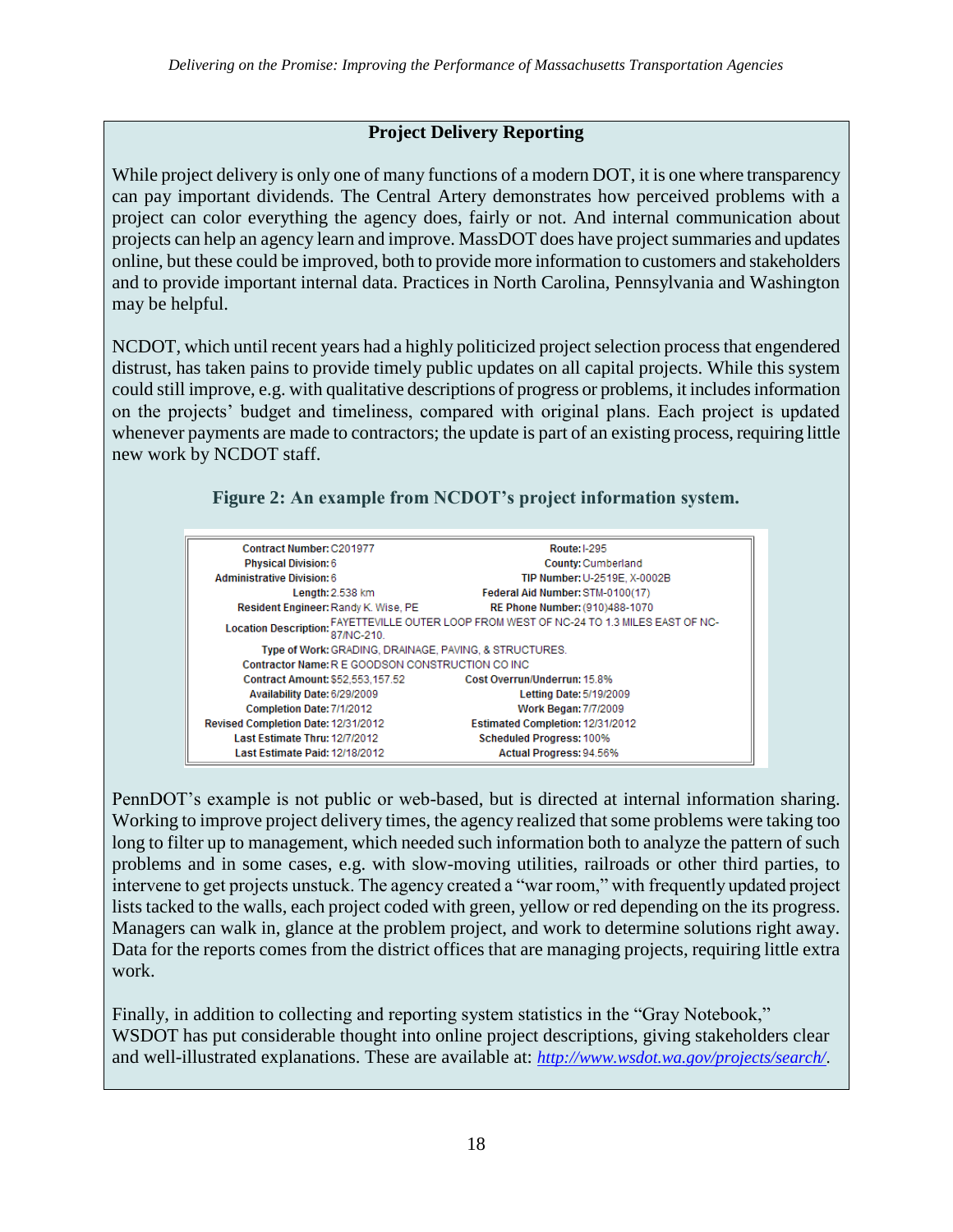MassDOT has established several measures relating to highway project delivery in its initial set of performance measures. We discuss the broader issue of performance measures below, but on the specific issue of reporting on project delivery: 1) With a more robust reporting system on individual projects, dashboard measures could be reported more frequently than yearly (in the case of budget) and with less lag time (in the case both of budget and on-time performance), and 2) the timeliness reporting should be clearer (disclosing when the clock starts) and more meaningful (by taking a similar approach to budget). On this last point, the simple percentages in the current dashboard treat a short delay the same as a long one, and a small project the same as a big one and by only including the relatively small number of projects concluded in a quarter, the measure fluctuates considerably. One approach might be to multiply all projects' dollar cost and the number of days ahead or behind schedule continuously, and sum the results to show net dollar-days, a measure of the entire programs schedule performance.

The remaining recommendations are organized in four sections, each representing one of the major areas of organizational function and decision making affected by a multi-agency reorganization. These areas are: 1) Policy making, 2) Planning, 3) Program delivery, and 4) Finance. In some cases, the SSTI review generated recommendations that turned out to be already mandated by state law, but not yet fully implemented. Rather than re-legislate these requirements in greater detail, we recommend that MassDOT report periodically to stakeholders on progress in key ongoing improvements, such as establishment of performance measures and employment and integration of asset management systems.

#### **Policy Making**

The 2009 reform legislation was intended to accomplish many goals. One of the most important was to enable the Commonwealth to provide a consistent vision for the future of transportation among many agencies, a vision that would be reflected in MassDOT policies and agency actions. As would be expected in most major reorganizations, it often takes time for new procedures and decisionmaking processes to take hold. The MassDOT Board has gone through a learning curve, changes have been made, and the Board now must assert itself in developing and driving policy.

1. The MassDOT Board should give more attention to strategic transportation policies and investment directions for the Commonwealth.

Transportation board roles vary greatly from state to state. In the current environment, with transportation funding in crisis nationally and a newly organized agency wrestling with the problem in Massachusetts, the board can play a key role in expressing a vision for the agency, and then achieving buy-in for that vision with the important stakeholders and the public. In the past, the board has tended to set its sights on the details of particular projects and other lower-level concerns, and stakeholders complained that during legislative oversight hearings in 2009-10, board members failed to attend. Reforms instituted in recent months show promise of improvement. **The MassDOT Board should be seen as the primary policy-making forum for transportation issues in the Commonwealth, and board members should be clear that that is their charge.** With the Secretary now serving on the Board, there will be a closer linkage between policy makers and executive leadership. The legislature should consider strengthening this link by making the Secretary the board chair. Additionally, as the Secretary plays a strong policy and outreach role, MassDOT and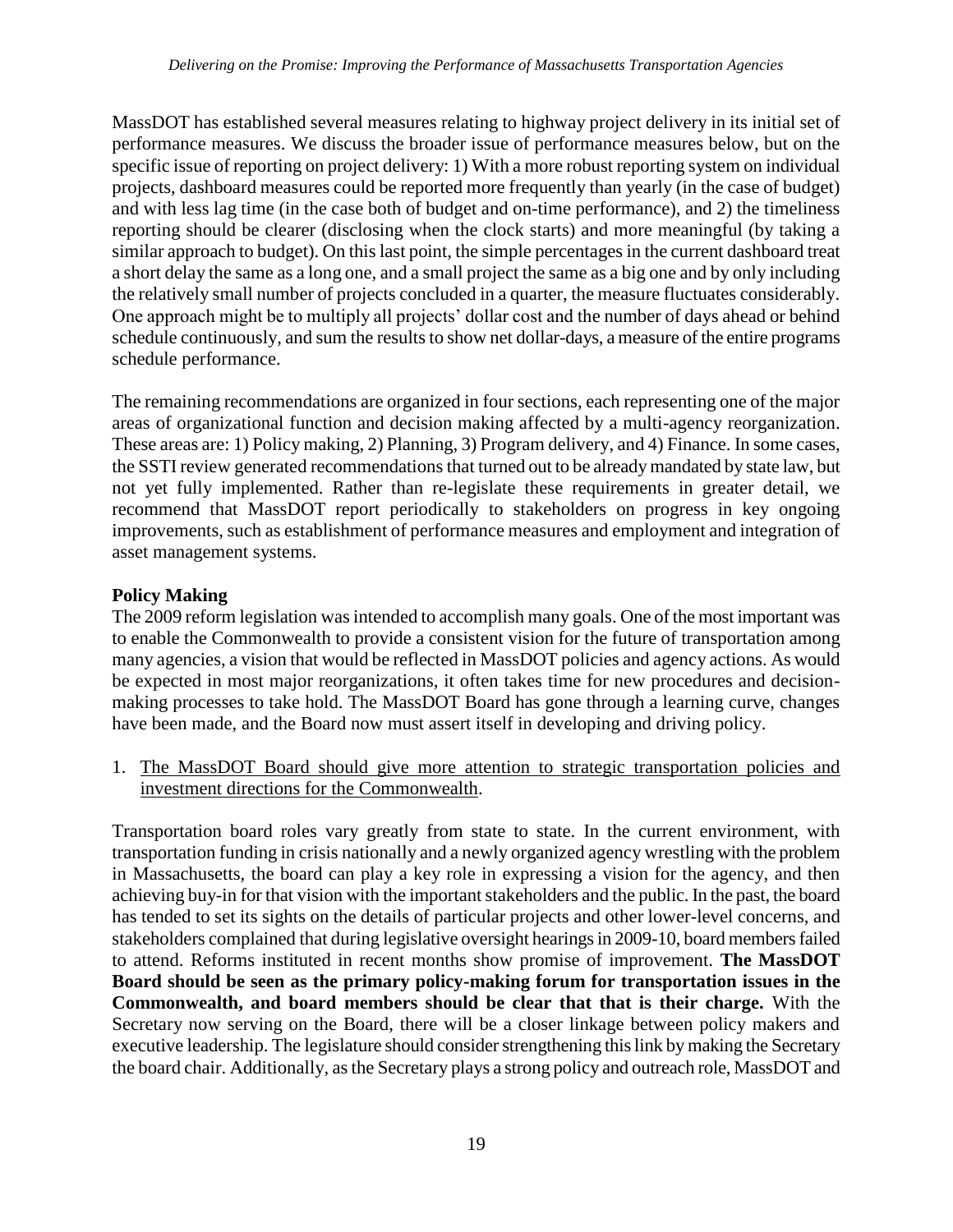the board should consider formalizing a COO role for an executive who can participate in board meetings on issues relating to internal processes and accountability.

2. MassDOT should complete its work in adopting a performance-oriented management approach, based on a set of desired outcomes, performance measures and performance targets.

Performance-oriented management and policy making have been adopted by many state DOTs as the foundation for agency actions. Not only will such a set of policies let MassDOT employees know what their agency is attempting to accomplish, but it would also inform those outside of the agency of overall directions and progress being made. The most expansive example comes from WSDOT's "Gray Notebook," while other notable examples can be found in Michigan, Minnesota and Ohio. (Note that we hold these up as good, but not perfect examples, as the performance-based management is still an emerging field in transportation.) With MAP-21, the use of performance measures to guide investment decisions will likely become even more prevalent, perhaps a requirement for receiving federal funding. As noted above, MassDOT has made important strides in establishing a performance-oriented capability in the agency, with some MBTA and the Registry already tracking and reporting their progress. Its initial release of its agency-wide dashboard, still under development, shows promise. Some areas for continued development include:

1) Enterprise-wide measures, such as multimodal accessibility (or generalized travel costs), traveler fatalities, travel energy use and emissions, and financials.

2) Outcome measures in highways, such as crashes on highways other than I-90 and delays

#### **Stable DOT Leadership**

While several internal and external stakeholders pointed to executive turnover as a problem, others seemed to dismiss it. The SSTI team is in the former camp. One of the site visit team members, former PennDOT Secretary and AASHTO President Al Biehler, made major advances in policy and practice in his state, but only because he worked persistently on these reforms for eight years. In another agency known for modern transportation practice, the Washington DOT, former Secretary Douglas MacDonald (who previously worked at MassPort and became head of the Massachusetts Water Resource Authority in charge of a multibilliondollar cleanup of Boston Harbor) served for six years, and his successor, current Secretary Paula Hammond, has served for six years. It is not a coincidence that WSDOT is the national leader in performance measures and among the leaders in demand-management through pricing. Michigan, known for its performance measures and asset management system, has been led by Secretary Kirk Steudle since 2006, under both Democratic and Republican governors. And in North Carolina, Secretary Gene Conti served from the beginning of the outgoing governor's term in 2009, using the four years to reform that state's highly politicized project selection process.

from construction, and bike-ped usage. DOTs have begun to move in this direction by, for example, trying to measure such issues as fatalities, traveler energy use, traveler emissions and economic development impacts from transportation.

3) Organization, prioritization and clarity. The current dashboard comprises a large number of measures that are of varying importance and only categorized by division. MassDOT could consider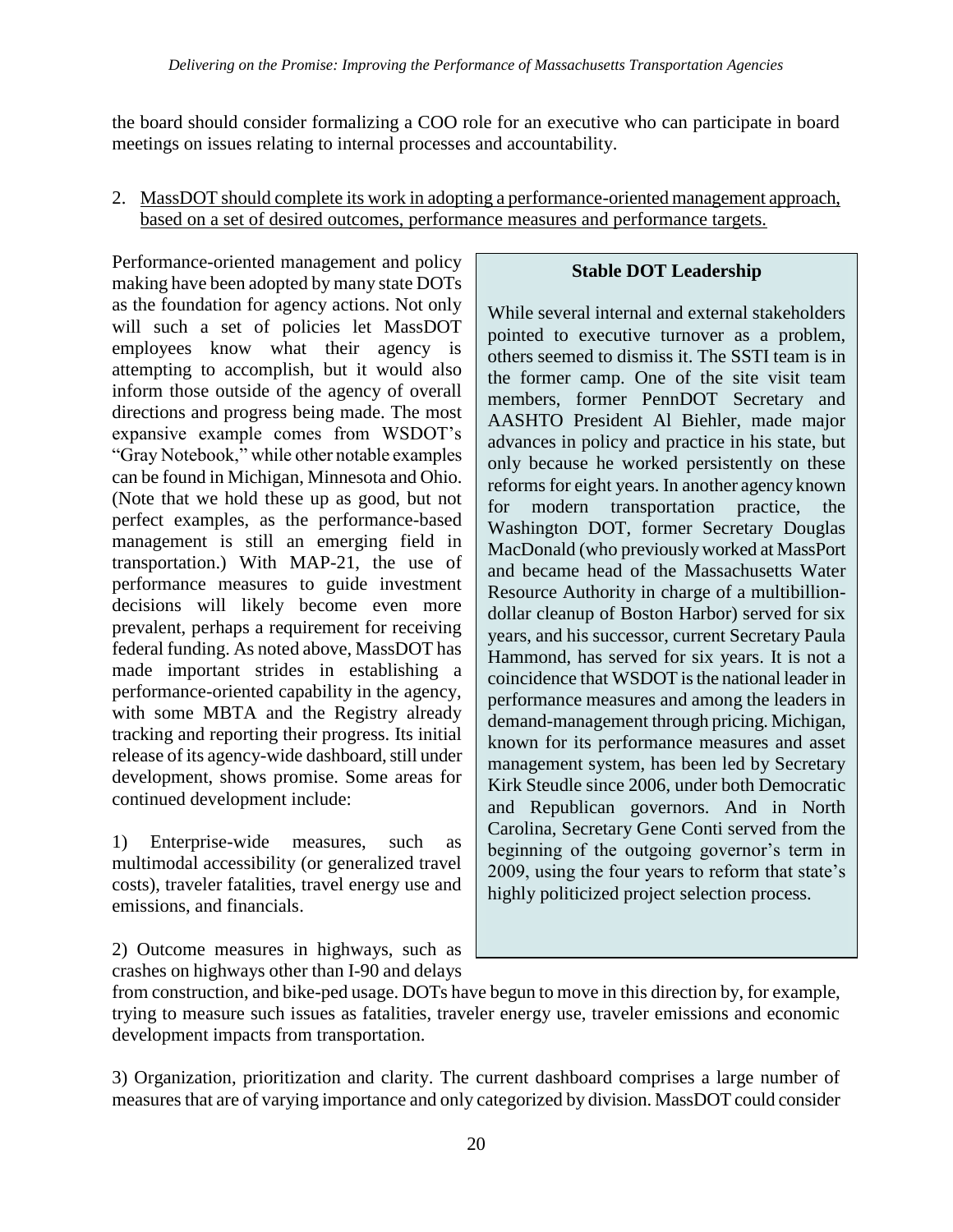organizing the measures hierarchically, with enterprise-wide metrics first, then division measures, with customer-oriented outcome measures first, followed by internally-oriented output measures (e.g. number of employees taking training). Some measures may need better labeling or explanation, e.g. "Ensure that projects are trending on-budget at completion of construction."

#### **MassDOT should make sure that the set of performance measures includes enterprise-wide measures; both output measures and outcome-oriented measures of importance to travelers, shippers, and communities; and clear purpose and organization.**

For a multimodal agency such as MassDOT, an accessibility measure could serve as a top-level, enterprise-wide gauge that takes into account performance of multiple modes and land use proximity. The readily available WalkScore metric (which measures transit and bike accessibility, as well as walkability), could be employed and perhaps expanded to cover automobile travel as well. There has been some discussion of this measure in the Transportation and Climate Initiative, which includes Massachusetts and SSTI would be eager to assist. Measures should also include indicators to judge progress on innovative policy initiatives, such as GreenDOT and the Mode Shift Initiative; this work is now proceeding. Approval of key performance measures should be a function of the board, in pursuance of its role as the visionary entity. The board should review performance data as often as practicable; an online dashboard will allow both board members and others to progress continually. No less than yearly, the board should devote at least a full meeting to the performance data, to review progress and MassDOT's response to problems, and to reassess whether the measures and goals should be adjusted.

3. In order to better respond to modern system-preservation demands, MassDOT should implement an agency-wide asset management system that maximizes the life of assets.

As with most states, Massachusetts is facing a serious backlog in system rehabilitation and preservation needs at a level that will create significant demand on financial resources. Many states – most notably Florida, Michigan, Ohio, Oregon, and Utah – have invested heavily in asset management systems that lead to the most cost effective investment in the transportation system. The MBTA has a nationally recognized asset management program, but other divisions do not yet have any modern asset management systems, despite a legislative mandate. **MassDOT should accelerate efforts to develop a MassDOT-wide asset management system that will provide a strong foundation for an assessment of transportation infrastructure needs in the Commonwealth.**  Such a system can also be a major contributor to scenario-based planning that can illustrate likely future states of infrastructure condition given different levels of investment (see below). As noted in the Observations section, the Michigan model relies on a large dedicated staff as well as datagathering and other tasks distributed throughout the organization. MDOT devoted many years to developing the processes and infrastructure to run its system – according to a representative of another agency with a well-known asset management plan, in this field "it takes five years to be an overnight sensation" – so MassDOT stakeholders should realize that resources will be needed as the agency works to implement its system, which involves changing people, processes and technology. SSTI encourages MassDOT and its stakeholders to make use of Michigan's experience, perhaps through our Community of Practice, which MDOT's director attends.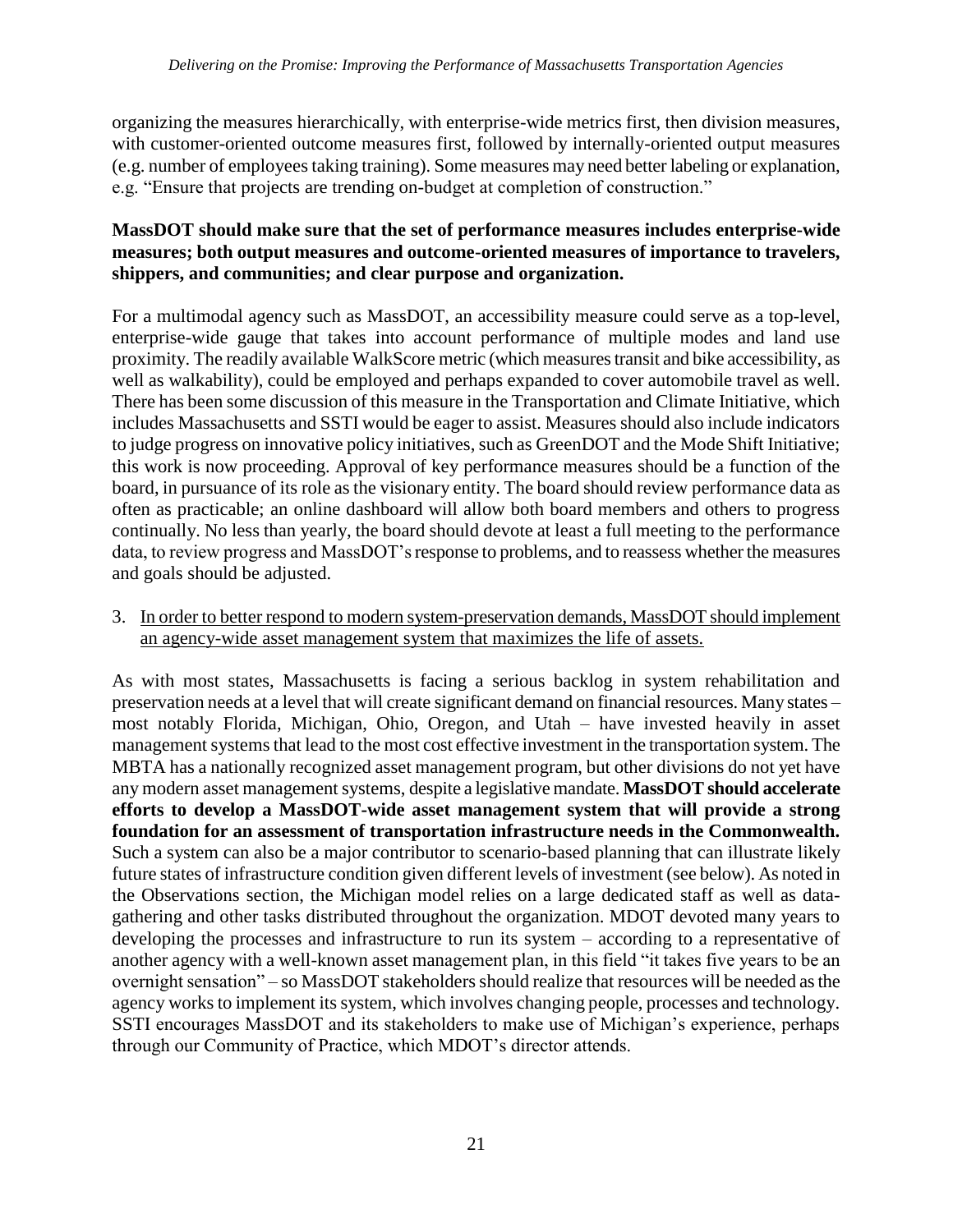#### **The Push for Performance**

The notion that transportation agencies should be accountable for certain measurable goals, particularly those related to outcomes for travelers and shippers, is fairly new. Traditionally, DOTs provided the infrastructure; while they tried to apply good planning and professional judgment in selecting and designing projects, they were rarely accountable in a systematic way for how that infrastructure functioned. But as the crisis in highway funding developed over the last 20 years, so has pressure to show efficacy. The new federal transportation law, 2012's MAP-21, formalizes this practice nationally, though the areas being measured are limited and the penalties for failing to perform uncertain.

State DOTs have made progress in adopting and using performance measures, but this progress has not always been linear. Some states simply started reporting data they already collected, whether it was important or not -- or even constructive; at least one state until recently used existing VMT data, setting a goal for increases, with the rationale that more VMT means more travelers were enjoying the use of highways.

Probably the best model for performance measures to date is the Washington State DOT "Gray Notebook." Begun in 2001 as a response to a series of financial and political emergencies, the "Gray Notebook" began as a quickly assembled, five-page summary of existing data (published with gray cover that became its title). Today the "Gray Notebook" is published quarterly and weighs in at about 100 pages of "performance journalism," including not only numbers but also explanatory text and charts, requiring both highly trained, dedicated staff but also time and resources from a many other agency personnel. The effort to track performance, born of crisis, helped to renew confidence in WSDOT. The legislature passed two gas tax increases after the notebook's introduction, and Secretary Paula Hammond reports that she is often able to address stakeholder concerns by referring to the document or to the unpublished data being collected for the notebook. But the data is useful internally as well. WSDOT had long sought to reduce the time it took to clear crashes from highways, but could not find a way to do so – until it looked at the data in a new way. Instead of focusing on the average time, WSDOT examined crashes that took much longer to clear, sometimes hours. New coordination methods with first responders helped reduce these lengthy crash incidents, cutting congestion and getting the agency closer to its overall clearance time goal.

No state, Washington included, has yet perfected performance measures for transportation. Too often these still focus on agency outputs that may or may not benefit travelers. MassDOT, for example, cites the example of being asked to count transit trips daily. An agency could make up for breakdowns at the peak but running empty trains at night, but this would be counterproductive. Moreover, we are aware of no agency adequately tracking accessibility, bringing together multiple modes and land use. MassDOT's current effort, if it addresses accessibility, could set a new standard for practice in this emerging area.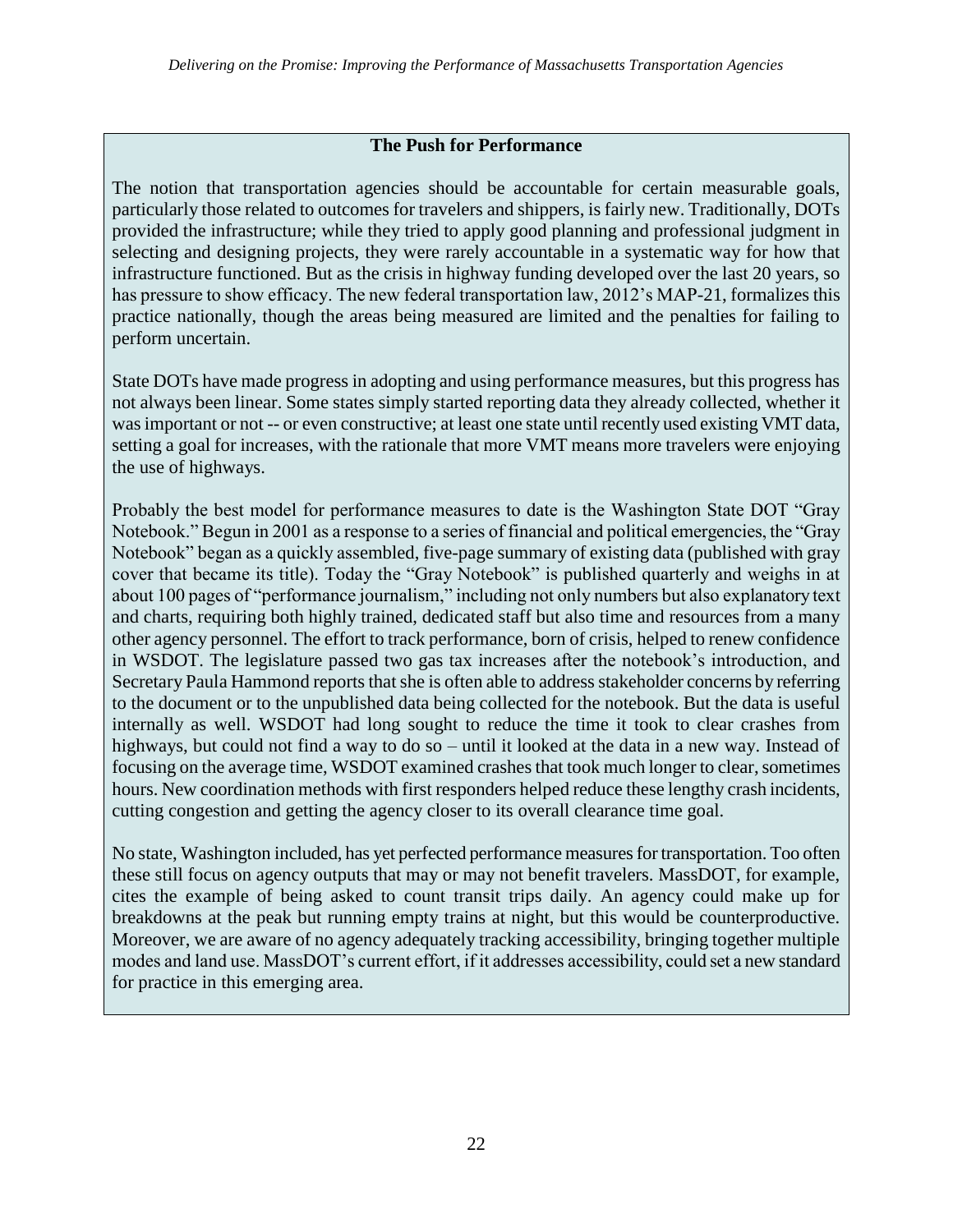#### 4. MassDOT needs to develop new strategies to better communicate with key constituencies.

MassDOT and the Secretary have made important new efforts to communicate with the public. But such broad, general outreach may not address the issues of key constituencies whose support is needed to make changes that meet the evolving needs of a state. Communication strategies, which both provide information about agency activities to stakeholders and also bring stakeholder concerns back to the agency, become key elements of the success of transportation policy. **Not having communication strategies for key constituent groups can lead to misunderstanding and misperceptions of what MassDOT is actually doing.** This was certainly the case with the business community representatives as it related to several topics. Better communication does not simply mean convening new advisory groups or stakeholder meetings. Rather it first requires better systems for gathering and presenting information, as described throughout these recommendations. If projectand system-level data are readily available, MassDOT will be able to demonstrate competence and progress without special convenings. The exemplary case again is WSDOT, where the secretary reports that the "Gray Notebook" makes it easy for her to respond to concerns of legislators and other stakeholders. Yet relations with key stakeholders need to be improved even as information systems improve. The business community, a necessary ally in improving transportation in Massachusetts as in other states, seems willing to be supportive but is concerned about agency performance. MassDOT should use this list of recommendations as the basis for meetings with representatives of the business community. Once MassDOT and these stakeholders agree on the priority issues, the agency should provide regular updates on progress. Finally, as discussed above, MassDOT's board should be a public voice for the agency's vision, in order to create understanding and buy-in.

5. MassDOT should continue to implement its GreenDOT policy, a comprehensive environmental responsibility and sustainability initiative, and examine ways to provide the resources for this to happen.

**The GreenDOT policy, which will incorporate the Mode Shift Initiative, is one of the signature policies within MassDOT, and establishes an image of the agency that is responding effectively to the concerns of a range of constituencies.** This policy establishes an important framework for agency actions and use of different strategies (e.g., technologies, see Program Delivery) that promotes a sustainable, efficient program delivery. It is an important foundation for the future of MassDOT, and indeed promises to help set a new course for the post-Interstate building era for the nation. MassDOT leadership is committed to implementing the policy as much as resources and other constraints will allow, and stakeholders should provide support – even if this means that some highway projects are right-sized or eliminated in the process. In addition, MassDOT is now considering reforming its transportation impact assessment and mitigation program, to incorporate TDM and location efficiency considerations and thereby to encourage more sustainable development. This is an important effort and should be implemented as part of GreenDOT.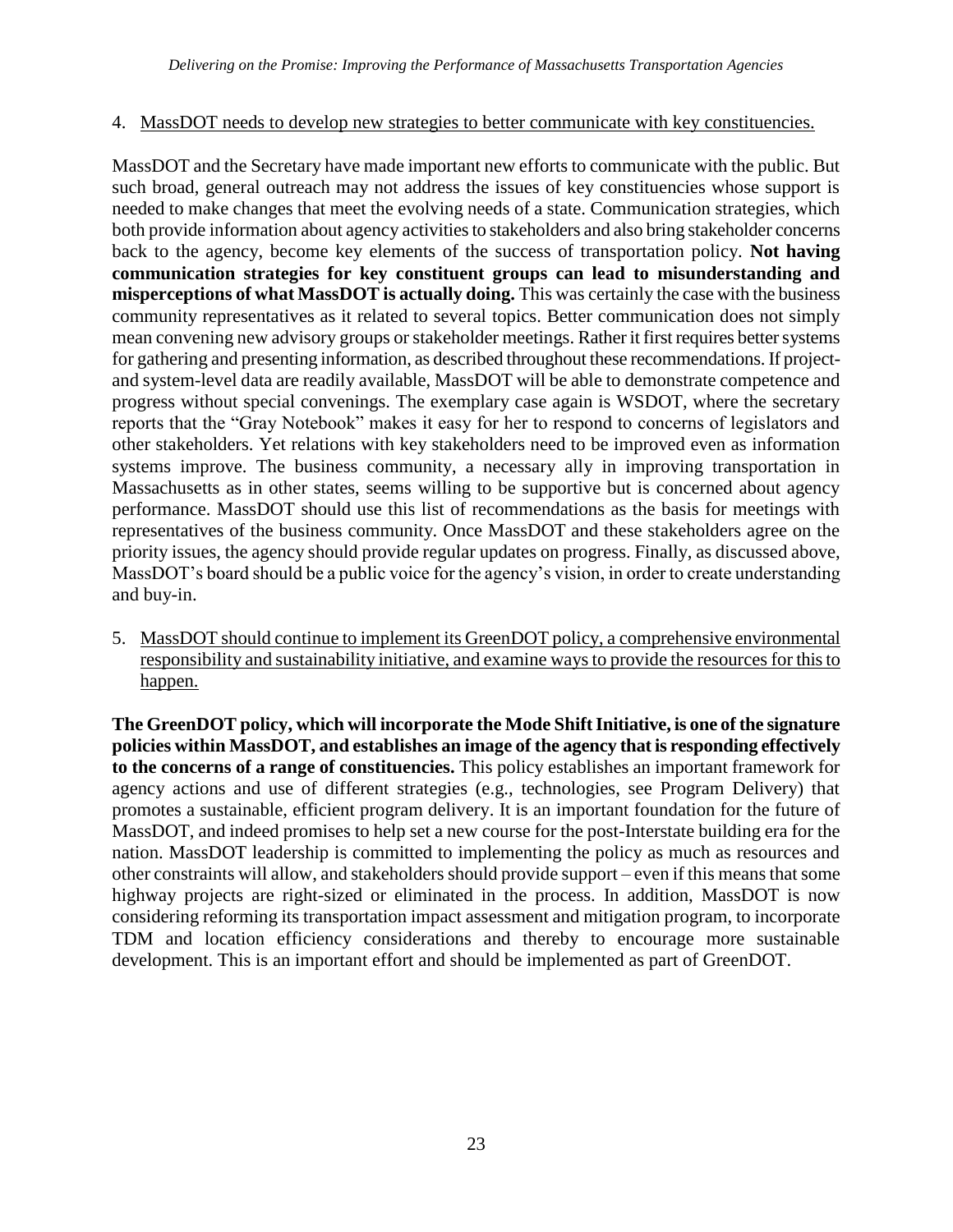6. MassDOT should continue to encourage the use of innovative strategies in delivering a  $21<sup>st</sup>$ century transportation system by supporting an innovation culture within the agency.

There were many examples of innovation in MassDOT (e.g., solar panels on MassDOT property and passenger information apps for cell phones), and MassDOT's efforts to create a "MassDOT University" and to encourage new ideas generally are positive steps. Bureaucratic structures, however, do not often reward innovation. **MassDOT has taken steps to acknowledge innovation; we believe that MassDOT should now examine how undertaking innovative solutions to system problems should be rewarded.** Much revolves around the workforce. Ideally, talented rank and file employees would want to move into management, but today the front-line jobs are sometimes seen as preferable due to union protections, and managers are themselves moving into unions. Moves to reinstate merit pay raises should be helpful going forward, but MassDOT and its stakeholders should strive to make the agency an attractive place for talented people to work. A related issue is that union protection can be an impediment to innovation. Workforce issues can take us far beyond the scope of this review – and they may implicate structures and stakeholders far beyond MassDOT – but programs for retraining front-line workers for new jobs, such as those offered in the private sector by the Commonwealth Corporation, may be able to improve the agency's ability to shift work where needed.<sup>1</sup> Finally, MassDOT is not the only DOT with stringent restrictions on conference travel and other learning opportunities. In the SSTI team's experience, the agencies that permit the least travel tend to be insular and slower to change. MassDOT and its stakeholders should seek a more reasonable approach to staff travel.

Assessment of the skills and competencies associated with current positions.

 $\overline{a}$ 

- Identification of in-demand state jobs offering comparable wages, benefits and working conditions, and assessment of the skills required for those jobs.
- Outreach to transitioning workers regarding comparable opportunities with the state, and steps to qualify for those positions.
- Implementation of a training fund for transitioning workers to acquire state-recognized training for the identified positions. Efforts should be made to locate the training programs in a place that is conveniently located for workers, such as a union hall or job center. Training funds may allow payment of worker supports such as transportation and child care, in addition to expenses directly related to instruction (tuition, fees and materials).
- Coordination with the union, and state departments of labor and administration to ensure that workers maintain access to wage, healthcare and other social supports (e.g., union layoff or welfare funds, unemployment insurance, COBRA, and WIA/NEG or federal training dollars) during the transition to other state jobs.
- Assignment of preferential hiring status for successful graduates of the training, as demonstrated by a certification exam or other state-recognized assessment.

<sup>1</sup> Transportation reform legislation of 2009 included retraining for workers affected by the act. Here we are concerned with maintaining an appropriately trained and deployed workforce going forward.

Such an effort would involve working with the unions' layoff aversion/rapid response teamsto set up a training program that will prepare workers in obsolete positions for other agency positions. Recommended features of such training programs include: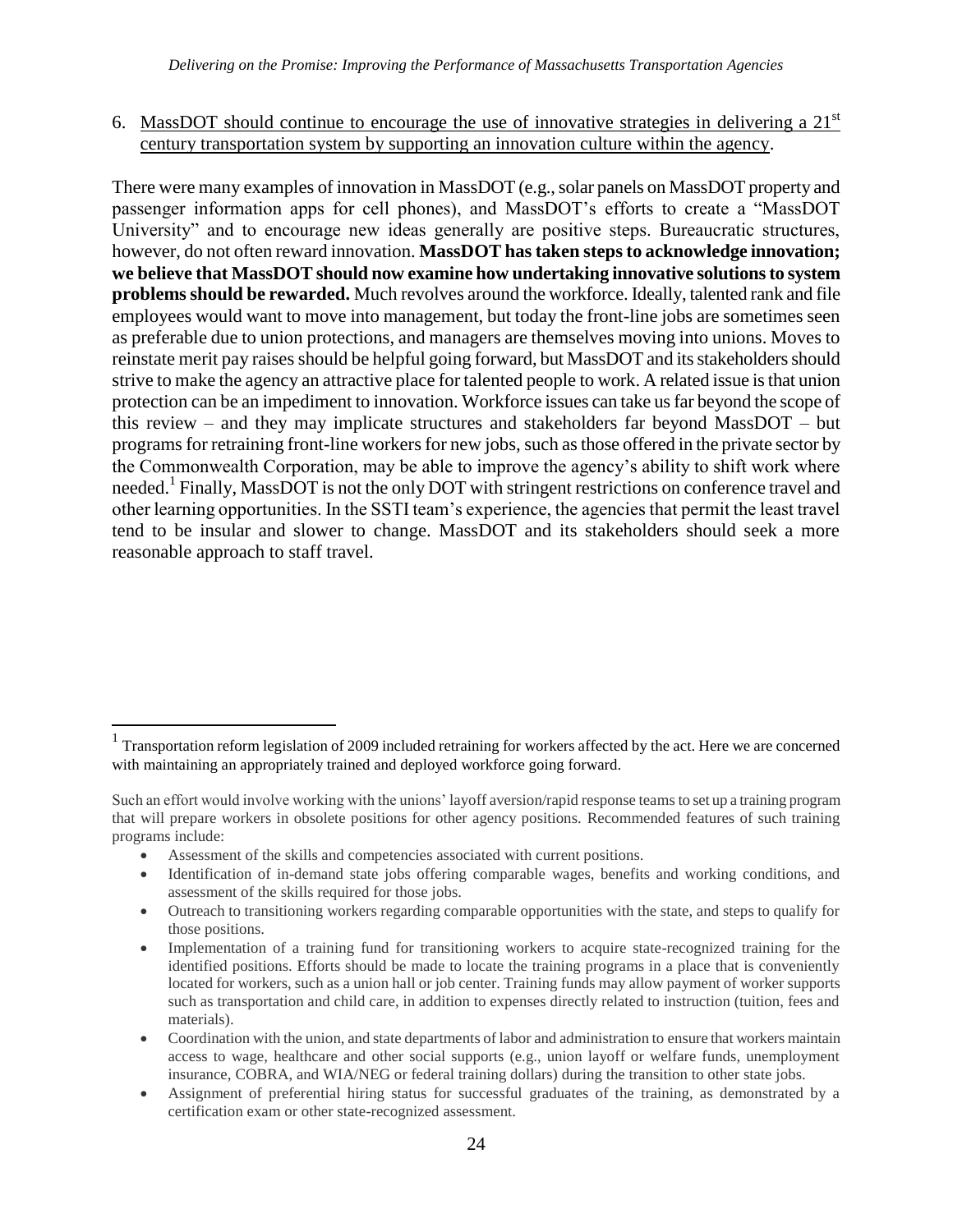#### **Michigan's Asset Management Approach**

While MDOT's system in some ways is less complex than MassDOT's, lacking a big-city transit element, the agency's comprehensive approach to asset management -- going far beyond pavements and bridges to include assets such as airports, databases and even human capital -- is one of the leading examples among state DOTs. Director Kirk Steudle is a strong advocate for asset management, sharing his and his staff's time with peer agencies in pursuit of better practice.

According to an MDOT official, "the aim of our process is to maintain the initial investment in an asset by setting performance standards, monitoring facility condition and performance, and applying specific treatments at critical points to sustain or extend the facility's useful life." This process is run by 20 FTEs with input and collaboration agency-wide. Detailed descriptions of processes, databases and other elements of the system can be found in the report for NCHRP Project 20-68, "U.S. Domestic Scan Program: Best Practices in Transportation Asset Management" (2007), as well as materials on the MDOT website, including an in interactive introductory training program at [http://mdotwas1.mdot.state.mi.us/public/asset\\_management\\_training/.](http://mdotwas1.mdot.state.mi.us/public/asset_management_training/)



#### **Multimodal Transportation Planning**

The purpose of multimodal transportation planning is to provide information on current needs across all modes and to outline future directions in meeting these needs. This often takes the form of investment plans and programs. Multimodalism can be fostered or hindered by the agency's revenue streams; see No. 14 for a related recommendation.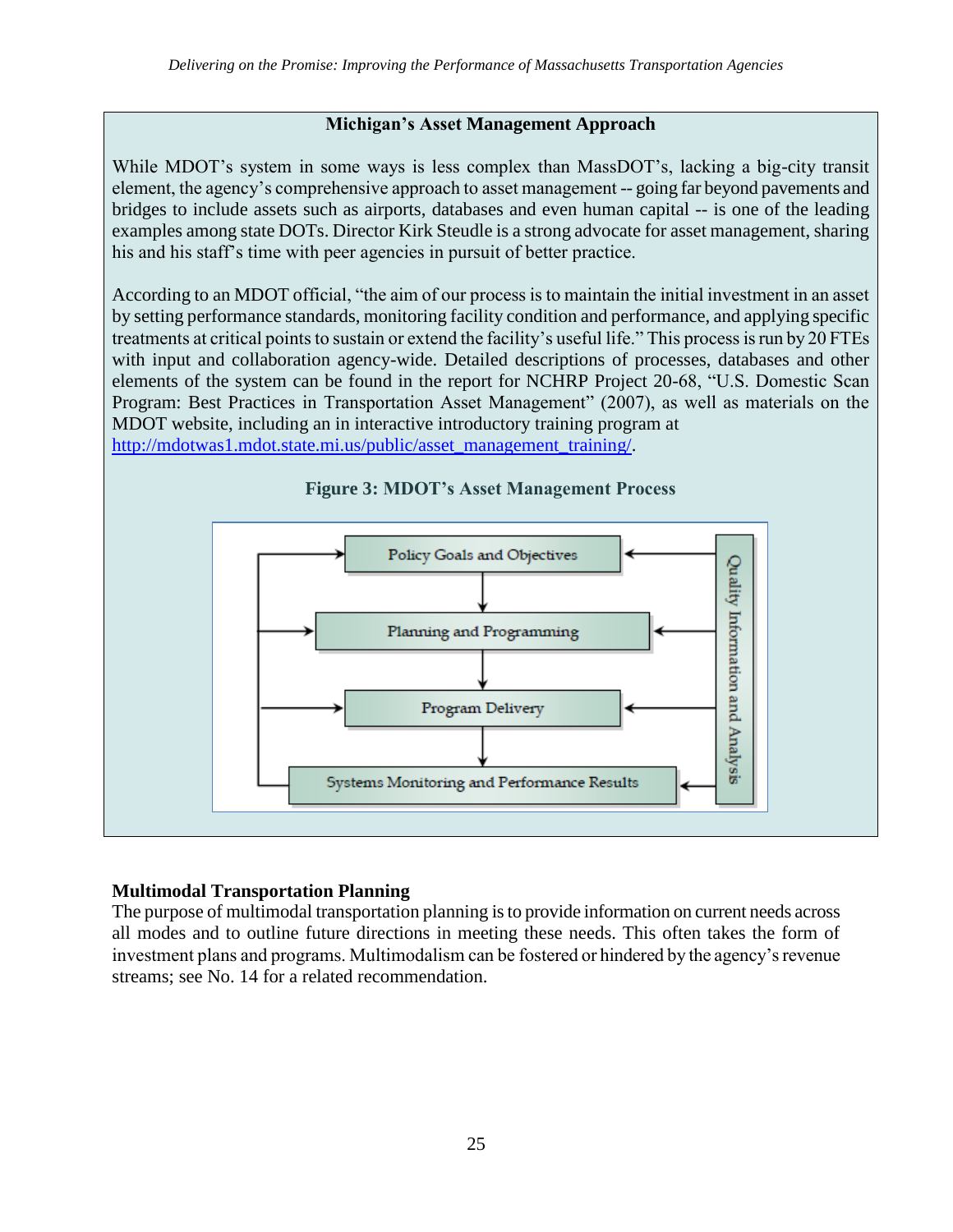7. MassDOT should develop a comprehensive investment plan/program that in one place articulates the needs facing the Commonwealth, desired directions for system performance and the levels of investment necessary to achieve specified goals.

The MBTA develops a rolling five-year program of investment, but does not develop on a periodic basis a capital investment plan that outlines the investment needs for the system over a longer term, say 10 to 15 years. The Highway Division has a long list of backlogged projects, but many of these were conceived years ago and should be rethought. (See No. 9.) **A comprehensive investment plan/program for all of the modes under MassDOT's responsibility is an important component of developing public trust in the agency and in establishing credibility with those who one wants to support agency activities.** In this case, a comprehensive investment plan/program includes not only expected capital needs, but adopting a lifecycle perspective on infrastructure, leads also to estimates of funding levels for operating and maintaining the Commonwealth's transportation system. Such a system is described in the 2009 reform legislation.

8. MassDOT should use scenario analyses as part of the planning process to assess likely consequences of differing levels of financial support for infrastructure investment.

Scenario analysis, while a new addition to the federal transportation bill MAP-21, has been used for decades to assess the likely system outcomes of varying degrees of resource inputs. Thus, for example, scenario planning was used during the 1970s when it looked like the nation would be facing serious oil shortages; similar studies have been done today assuming different climate conditions. The most common approach is based on varying levels of transportation funding. **Such an approach (when combined with asset management systems) provides important information to decision makers on what will happen to the transportation system given (usually) inadequate levels of funding. Scenarios can also vary with land use outcomes, providing important policy links across agencies.** Scenario planning engages stakeholders and the general public, increasing transparency in project selection, corridor planning, and other decisionmaking. SSTI has worked with the Delaware DOT to develop a scenario planning tool based on offthe-shelf GIS and four-step demand modeling software, and DelDOT is now using it across the state both to consider transportation improvements but also to inform decisions of land use authorities. This tool could be adapted for Massachusetts if desired.

#### **Program Delivery**

Program delivery encompasses much more than the most visible element, construction. Program delivering includes selection and design of specific projects, tracking and reporting of progress and problems, and much more.

9. MassDOT should examine its project list and determine which projects cannot or should not be implemented. The agency should cancel or rethink those projects and focus resources on the most viable projects.

MassDOT has a tendency to begin a lot of projects for a variety of reasons, only to have many of the projects put on hold until funding becomes available. The result is a list of projects that far surpasses the amount of funding that will reasonably be expected to exist in the foreseeable future. There are currently \$19 billion in projects on the list, in a state that delivers about \$1 billion in projects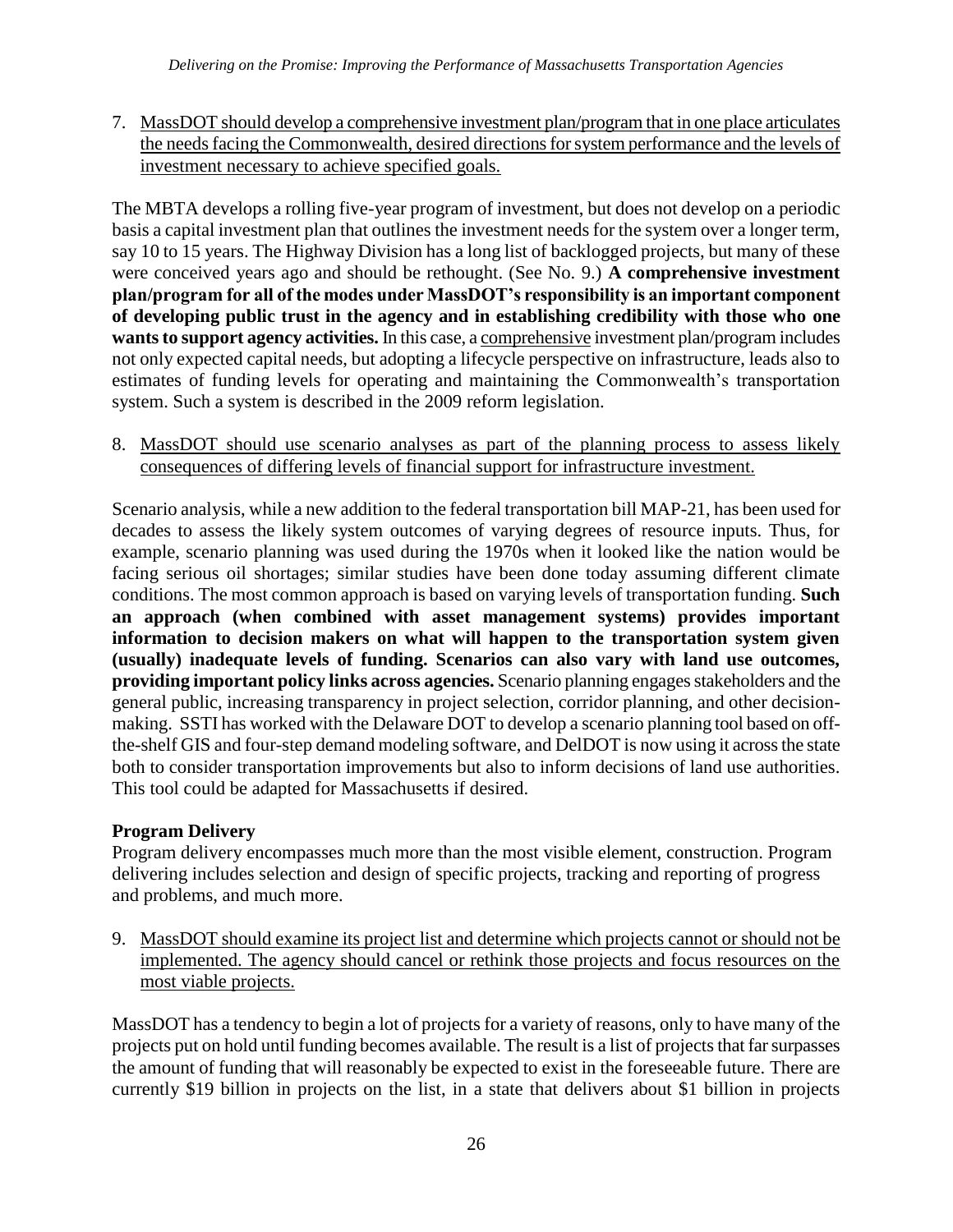annually. This strategy is not unique among DOTs; it makes sense to have projects ready to go in the event that other projects are delayed or extra funding becomes available, as was the case with the American Recovery and Reinvestment Act of 2009. **However, in part due to earmarking, the MassDOT list seems unusually large, filled with highway projects conceived in an era before GreenDOT and moderating VMT – projects that may no longer be needed or that should be reconceived and redesigned.** Projects should be reviewed to determine whether they are still necessary, and if so, whether solutions, such as operational improvements, local street connectivity improvements, land use reforms or transit provision, might meet needs better than highway expansion. Going forward, as more modern paradigms such as GreenDOT and rigorous asset management take hold, MassDOT should look for better ways to rationalize project selection, and to review and reconsider pending projects periodically. Some stakeholders report a related perception, that MassDOT actually begins construction on too many projects at the same time, resulting in delays. MassDOT disputes this impression. The project reporting and performance management systems discussed elsewhere would be useful here, either in dismissing an erroneous impression or in bringing to light a real problem in need of management attention.

10. MassDOT should continue its development of a project information system to allow for easy and timely access to project information. This system should provide and early warning system for delayed projects.

See our key recommendation on page 15 above.

11. MassDOT should be allowed to use tools and techniques that have been proven to speed delivery of projects to deliver the agency's program.

The Accelerated Bridge Program is widely viewed as being successful in delivering projects throughout the Commonwealth. **Part of this success is due to the use of delivery mechanisms that were generally not allowed – for example, innovative procurement and payment to utility companies for utility work.** FHWA's "Every Day Counts," an effort to streamline projects, encourages the use of design/build and construction manager/general contractor in delivering projects (see chart), but Massachusetts law restricts these practices. In addition, state law permits partial reimbursement for utility work only for federal and ABP projects. The Administration has proposed allowing for a reimbursement – on a sliding scale depending on performance – for all projects. Stakeholders should support MassDOT as it attempts to employ innovative procurement and to incentivize utility work.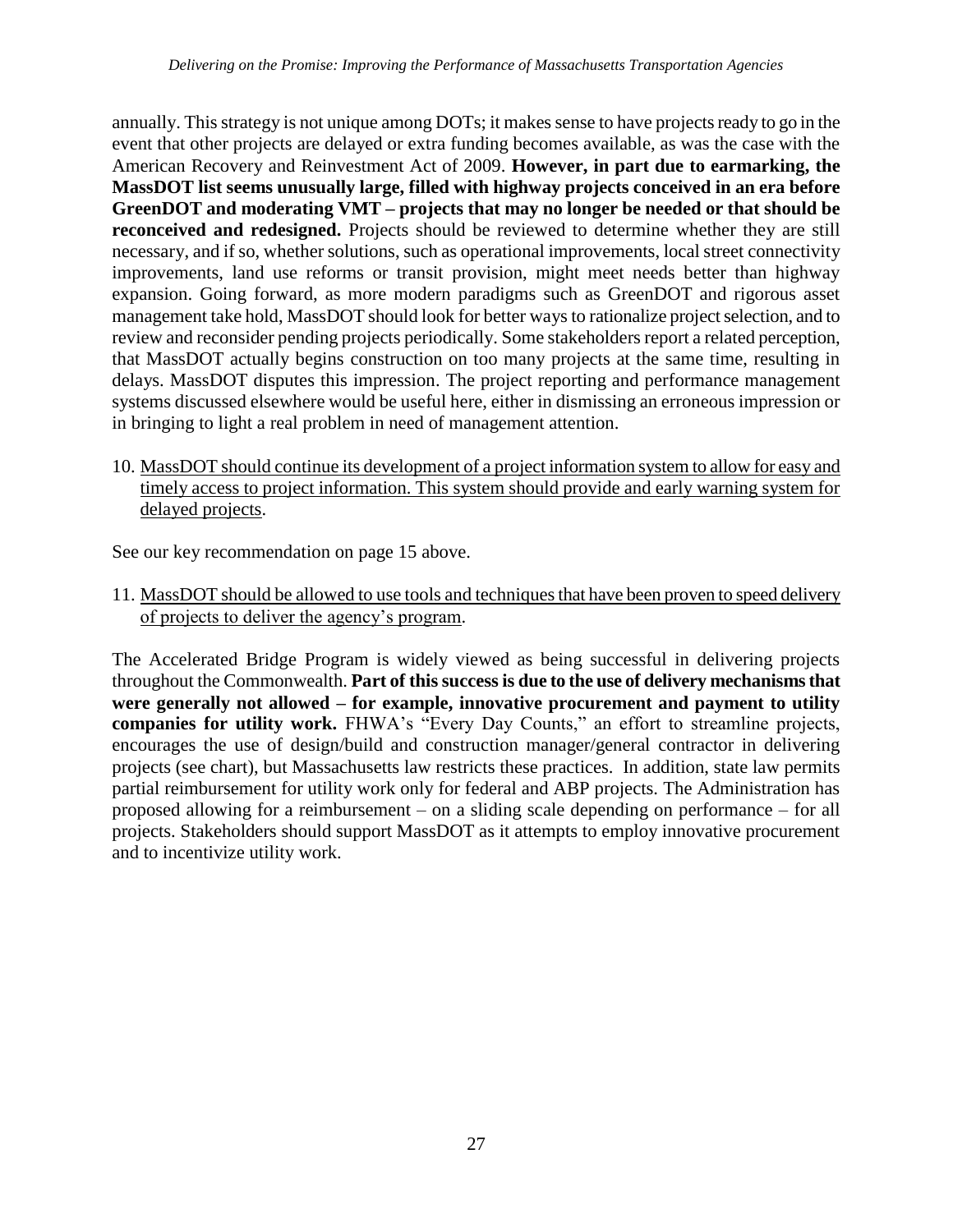

#### **Figure 4: Accelerating Project Delivery**

12. MassDOT should develop a strategic plan for how technology can be used in both the delivery of services and on the transportation system.

State DOTs are not often the first to adopt new technologies that can provide a more efficient and effective program delivery, as well as improve the safety and operations of the transportation system. There are examples in MassDOT, e.g., the Registry of Motor Vehicles, where strides have been made in using technology to improve customer service. There are other examples where intelligent transportation systems (ITS) have been deployed on both the highway and transit system. **However, the SSTI team believes there are many more opportunities where technology applications could be used to enhance the performance of both the agency and the transportation system.**  For example, emerging technologies in automatic sensing – such as pavement monitors that are mounted on DOT trucks to automatically collect pavement data – and other types of data collection, storage, analysis and dissemination hold much promise in delivering a modern transportation program. "Connected" vehicles provide another new frontier that will help lower infrastructure costs, if DOTs adapt, while improving safety and accessibility. To take advantage of these rapidly moving technologies, DOTs must have staff who are plugged into ITS conversations. As noted elsewhere, travel restrictions may have hampered MassDOT's ability to do so. Ideally, MassDOT would be represented at national and world ITS conferences. But a starting point for engagement, which involves minimal travel, would be to engage more deeply with the I-95 Corridor Coalition, a leading force in open-road tolling, travel data collection and traveler information systems.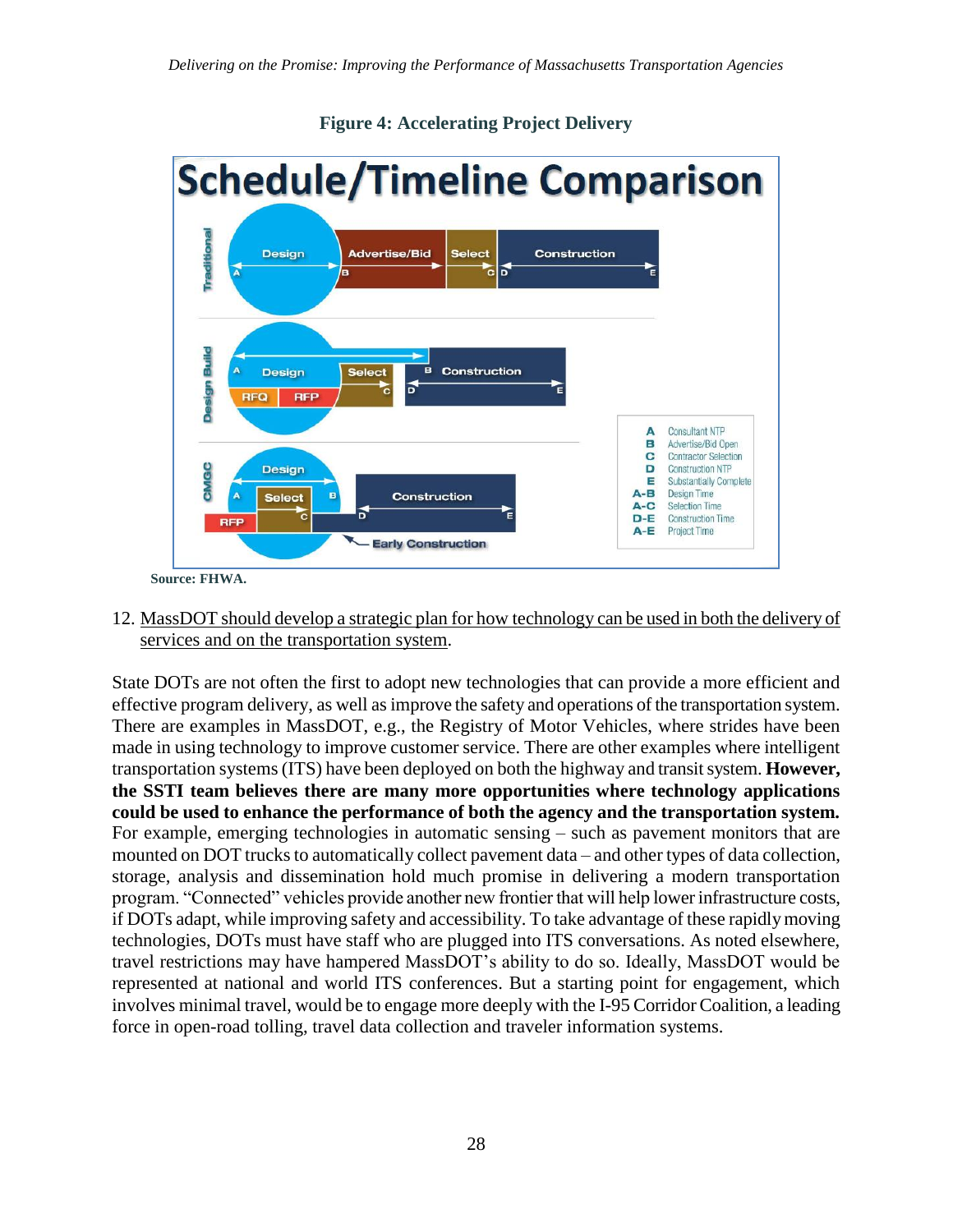## **Finance**

As noted in the "Observations" section, the Commonwealth has relied on debt financing for its transportation investment much more than most states, and now has a large debt burden. Making recommendations on the form and substance on the Commonwealth's financing strategy is beyond the scope of this study. However, the SSTI team makes the following recommendation as it relates to the use of the funds.

13. MassDOT operations and maintenance staff that have been supported from bond funds since the 1990s should be moved onto the agency operating budget as soon as practicable.

The legislature required this change, and MassDOT leadership has been taking steps to do as recommended. However, moving appropriate staff completely out of the capital budget at this point would require draconian cuts. **The legislature is right to want this reform, but to be effective the mandate requires an adequate operating budget as well.**

#### **Multimodalism in Maryland**

The 2009 legislation and subsequent implementation put Massachusetts in the top ranks of states in terms of multimodal integration. But Maryland offers an example of an even more-well-integrated system:

- In contrast to the vestigial and confusing transportation funds in Massachusetts, Maryland uses an integrated multi-modal transportation fund. This approach is both simpler to administer and understand, and also allows for more unfettered multimodal planning.
- In contrast to Massachusetts, which left MassPort out of MassDOT, Maryland includes its port and airport in its integrated system. While there are some limitations on use of revenues – e.g. trust agreements with toll-road bondholders require toll proceeds to stay with the facility – the flexibility is important. Even airports, where airside revenues must generally stay with the facility, generate parking, concessions and other landside fees. And Maryland finds creative ways to integrate modes, as when the Maryland Transportation Authority (the toll road operator) issued revenue bonds to finance a large rental car facility at BWI airport – bonds that are being repaid with customer facility charges levied by the airport.
- 14. The legislature should move further toward an integrated transportation system by removing barriers between modal funding sources.

Maryland's multimodal system was a model for reform legislation, but Massachusetts stopped short of that mark, leaving confusing vestiges of the previous system. The two transportation funds, between which funding moves back and forth, are confusing and may raise distrust with stakeholders while erecting modal barriers that prevent optimization across modes. **In Maryland, proceeds related to various modes go to a single transportation trust fund.** In another contrast to Massachusetts, Maryland includes the port and airport in its multimodal system. These facilities depend on roads and transit to function, so it is fitting and proper that they be part of the larger system. If pursued in Massachusetts, such a consolidation would not solve the post-Interstate era funding crisis, which is much larger than MassPort, but it might advance the cause of multimodalism and coordination that was one of the motivations for the 2009 legislation, allowing for win-win efforts such as those described in the Maryland sidebar below.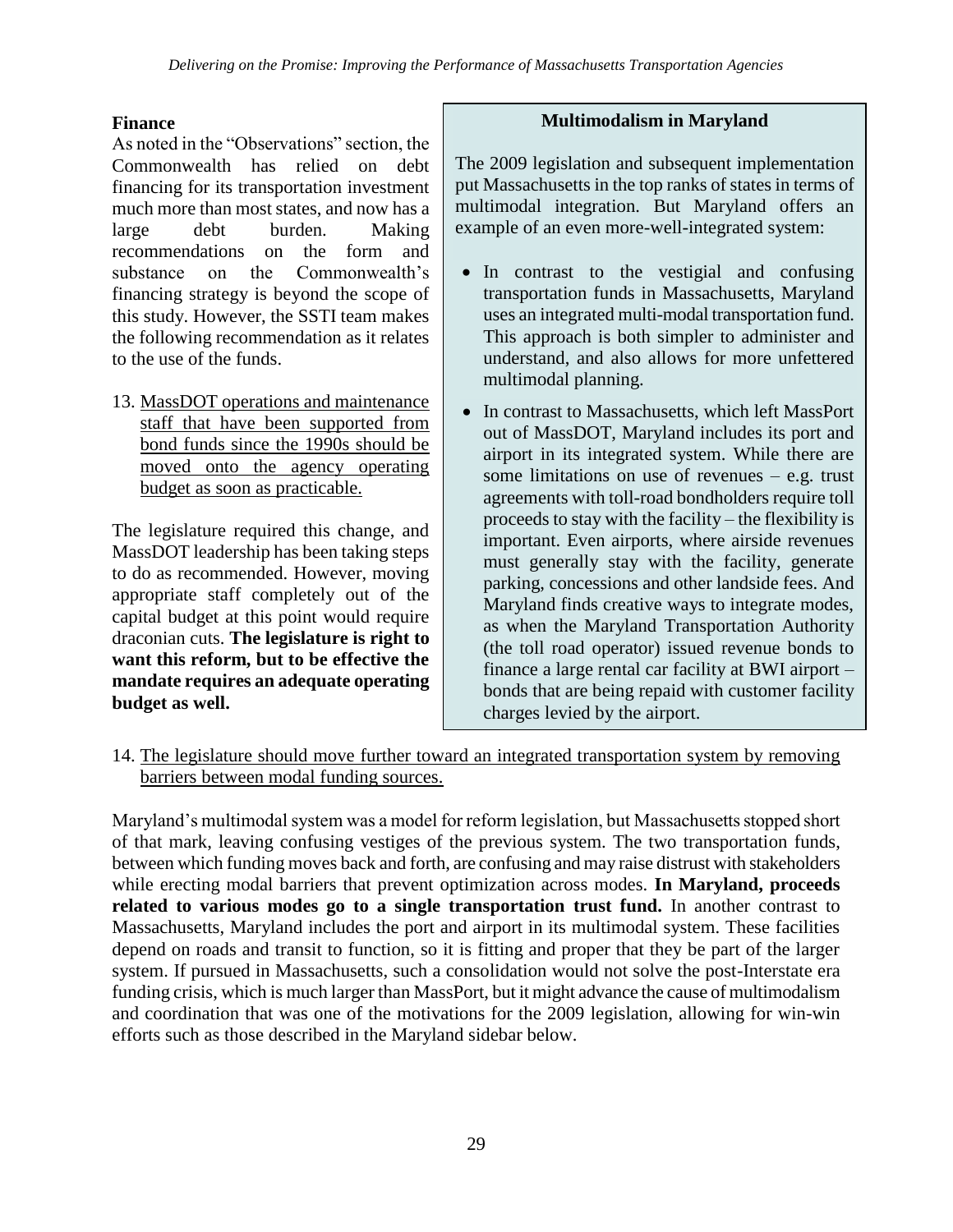# **Appendix A: Interview Subjects<sup>2</sup>**

Jim Aloisi, former Executive Office of Transportation Secretary Andy Bagley, Massachusetts Taxpayers Foundation Rachel Bain, MassDOT Office of Performance Management & Innovation Dave Begelfer, NAIOP Eric Bourassa, Boston Region Metropolitan Planning Organization Andrew Brennan, MBTA Director of Environmental Affairs Tim Brennan, Pioneer Valley Planning Commission J.D. Chesloff, Massachusetts Business Roundtable Bernard Cohen, Former Executive Office of Transportation Secretary Jeff Ciuffreda, Springfield Chamber of Commerce Frank DePaola, MassDOT Highway Division Administrator Erin Deveney, Chief of Staff, MassDOT Registry of Motor Vehicles Rick Dimino, A Better City Tom Donald, MassDOT Director Bridge Project Development Thom Dugan, MassDOT Deputy Chief of Staff Peter Forman, South Shore Chamber of Commerce Abbie Goodman, American Council of Engineering Companies of Massachusetts Chris Kealey, Massachusetts Business Roundtable Jim Klocke, Greater Boston Chamber of Commerce Joanne Lao, Massachusetts Competitive Partnership Rick Lord, Associated Industries of Massachusetts Alan Macdonald, Hallmark Health Systems, Past Executive Director Massachusetts Business Roundtable Paul Matthews, 495/Metro West Partnership Sen. Thomas McGee David Mohler, Executive Director, MassDOT Office of Transportation Planning Jeff Mullan, Former MassDOT Secretary David Naderson, Deputy Chief Engineer for Design, MassDOT Highway Division Dan O'Connell, Massachusetts Competitive Partnership Jeanette Orsino, Massachusetts Association of Regional Transit Authorities Rich Parr, A Better City Charles Planck, MBTA Senior Director of Strategic Initiatives Stephanie Pollack, Northeastern University John Pourbaix, Construction Industries of Massachusetts Paul Regan, MBTA Advisory Board John Roberston, Massachusetts Municipal Association Josh Robin, MBTA Director of Innovation Bob Ross, Chief Policy Advisor for Sen. Therese Murray Mary Runkel, MBTA Budget Chief Tamara Small, NAIOP Steve Silveira, Mintz, Levin, Cohn, Ferris, Glovsky and Popeo, P.C. Mary Skelton Roberts, Barr Foundation

 $\overline{a}$  $2^{2}$  Includes persons interviewed in person, by phone and/or as part of a meeting hosted by the Massachusetts Taxpayers Foundation and Massachusetts Business Roundtable.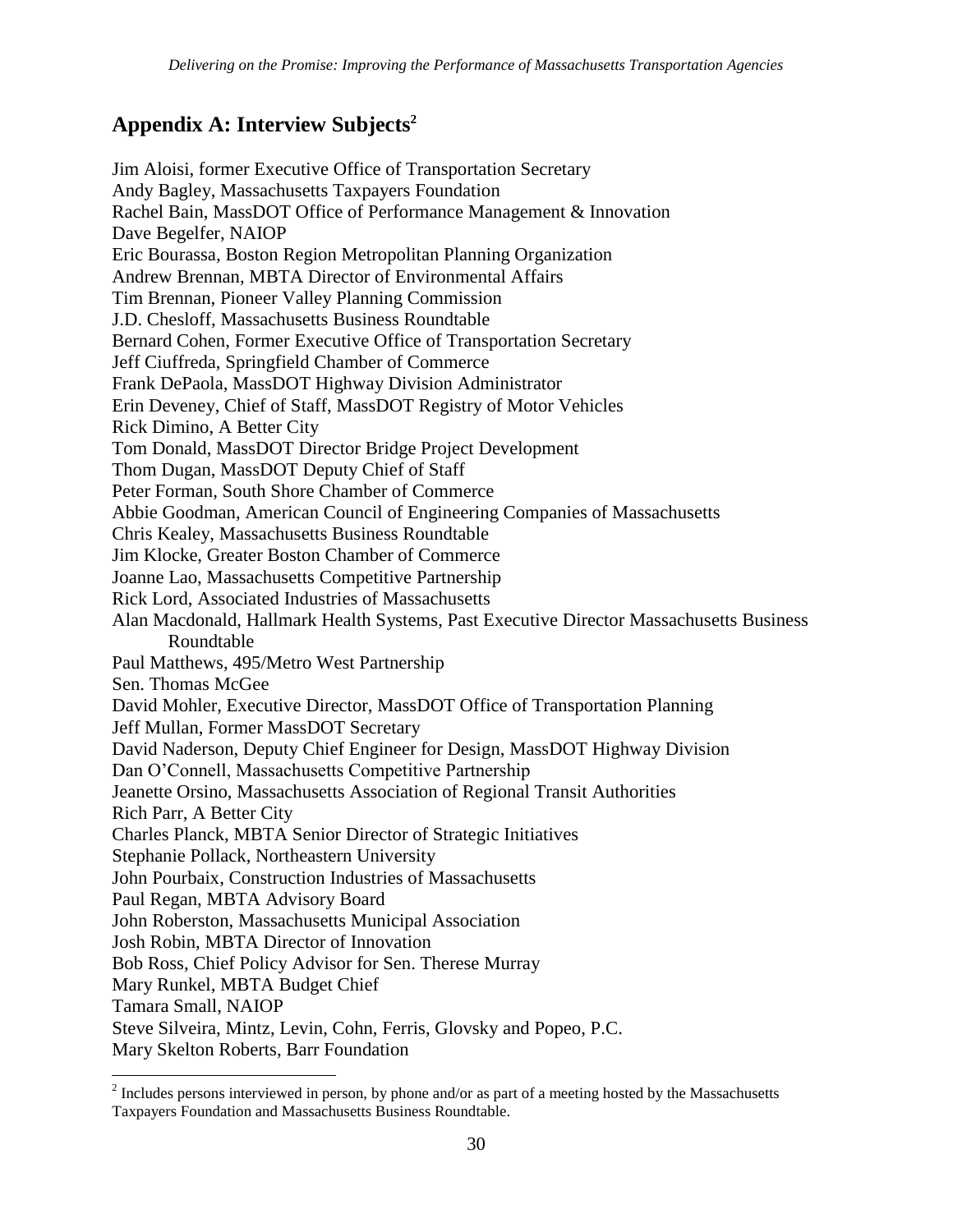Rep. William Strauss Peter Welsh, Suffolk Construction Steve Weolefel, Director of Strategic Planning, MassDOT Office of Transportation Planning Michael Widmer, Massachusetts Taxpayers Foundation Chris Willenborg, MassDOT Aeronautics Division Administrator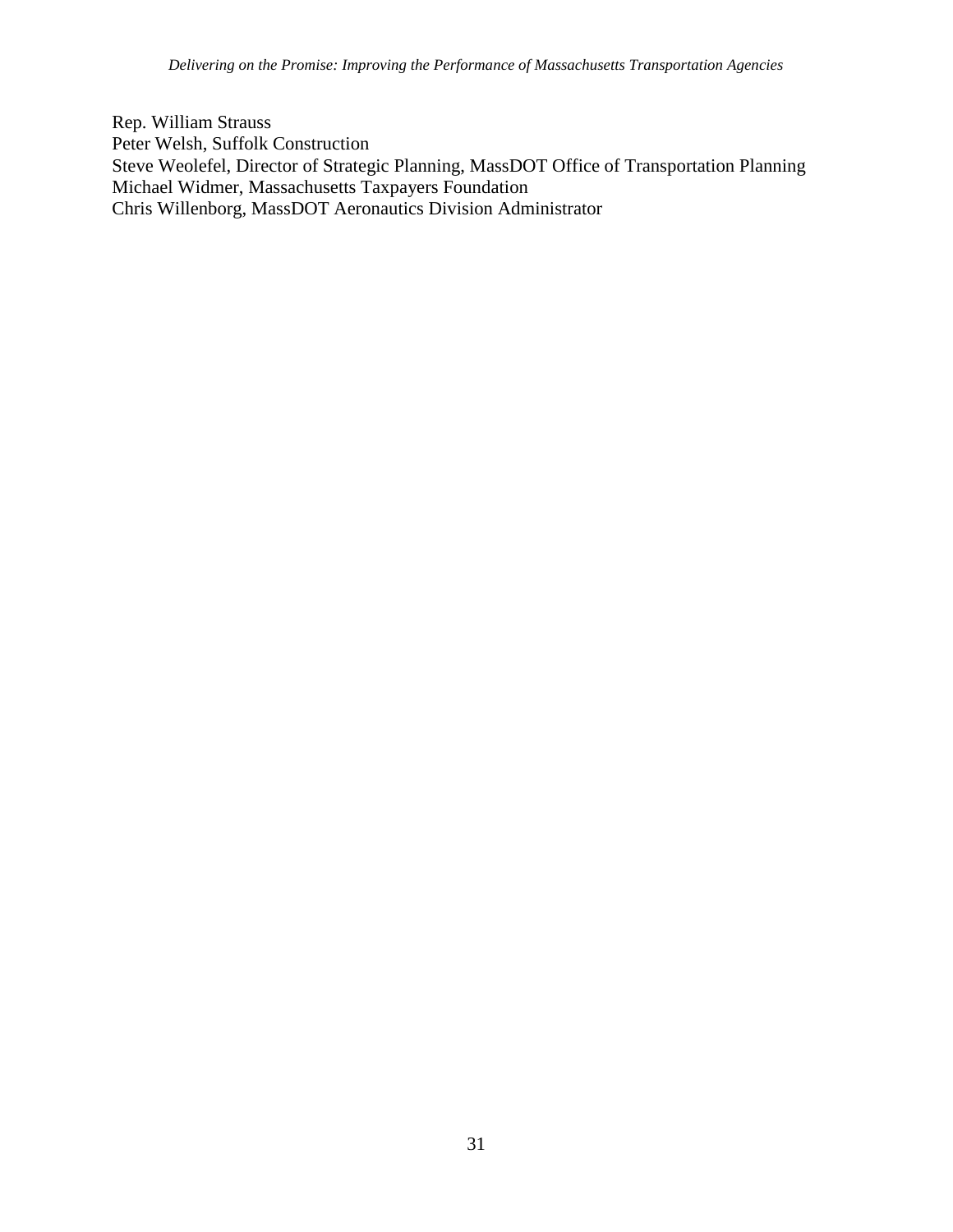# **Appendix B: Documents Reviewed by SSTI**

- Commonwealth of Massachusetts. *An Act Modernizing the Transportation System of the Commonwealth (SB 2087)*, 2009.
- D'Alessandro, David, Paul D. Romary, Lisa J. Scannel, and Bryan Woliner. *MBTA Review*, accessed from [www.mbtareview.com,](http://www.mbtareview.com/) November 1, 2009.
- Deloitte & Touche LLP. *Commonwealth of Massachusetts Transportation Governance and Cost Reduction Project –Phase I*, January 30, 2008.
- Kane, Brian. *Born Broke: How the MBTA Found Itself with Too Much Debt, the Corrosive Effects of This Debt, and a Comparison of the T's Deficit to Its Peers*. MBTA Advisory Board, April 2009.
- KPMG LLP. *Massachusetts Department of Transportation Financial Statements and Supplementary Schedules*, June 30, 2011.
- Massachusetts Transportation Finance Commission. *Transportation Finance in Massachusetts: Vol. 1: An Unsustainable System: Findings of the Massachusetts Transportation Finance Commission*, 2007.
	- ———. *Transportation Finance in Massachusetts: Vol. 2. Building a Sustainable Transportation Financing System. Recommendations of the Massachusetts Transportation Finance Commission*, 2007.
- MassDOT. *Accelerated Bridge Program Bi-Annual Project Controls Progress Report: Pursuant to Section 17 of Chapter 233 of the Acts of 2008*. Accelerated Bridge Program Oversight Council, December 15, 2012.

———. *Accelerated Bridge Program Quarterly Report - December 2012: Oversight Council Briefing Package Vol. 1*, December 2012.

———. "FY 2013 MassDOT Budget Hearing." presented at the Budget hearings, December 2011.

———. *GreenDOT Implementation Plan, Draft*, May 31, 2012.

- ———. *MassDOT Diagnostic of Opportunities*, February 2012.
- ———. *MassDOT Transportation Reform – Year 1: Transportation Finance Commission Scorecard & Cost Savings Summary*. MassDOT, December 17, 2010.
- ———. *November 2012 Registry of Motor Vehicles Dashboard*, December 4, 2012.
- ———. *Performance Management Accountability Meeting, Data as of September, 2012*, October 31, 2012.

———. "Transportation Reform Spreadsheet," May 3, 2011.

———. "You Move Massachusetts Phase 1 Report." December 2009.

MBTA. "Environmental Department Cost Reductions, Cost Avoidance, Efficiencies, Productivity Improvements and Non-Far Revenue Enhancements," November 1, 2012.

———. *Massachusetts Bay Transportation Authority Efficiencies and Cost Savings*, March 16, 2011.

———. "MBTA Legislative Caucus Presentation." presented at the MBTA Legislative Caucus, March 23, 2011.

———. *T Monthly Scorecard - August 2012*, September 2012.

Parr, Rich. *Highway Procurement and Project Delivery Recommendations*. A Better City, December 2011.

Transportation for Massachusetts. *Maxed Out: Massachusetts Transportation at a Financing Crossroads*, October 2011.